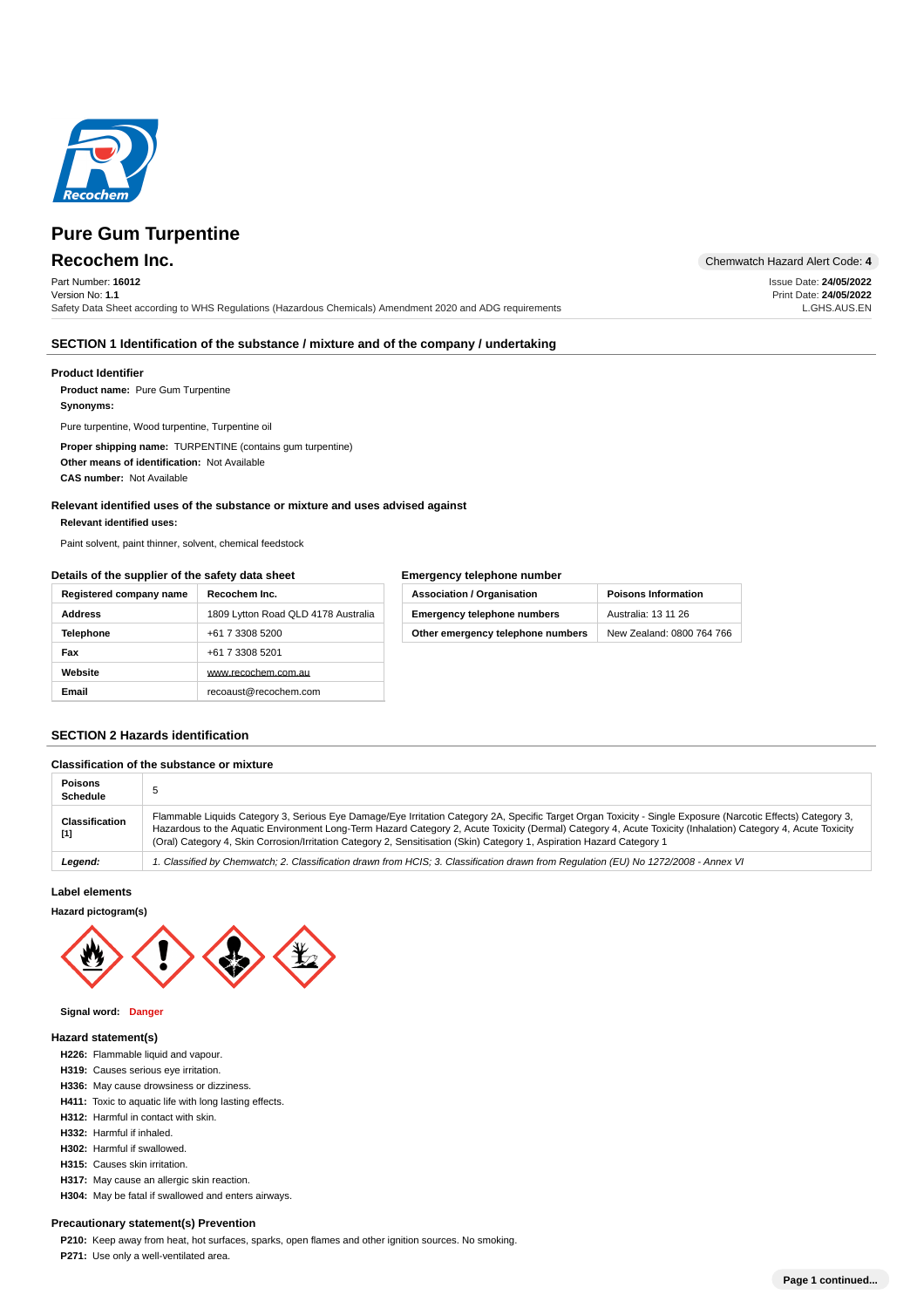**P280:** Wear protective gloves, protective clothing, eye protection and face protection.

P240: Ground and bond container and receiving equipment.

**P241:** Use explosion-proof electrical/ventilating/lighting/intrinsically safe equipment.

**P242:** Use non-sparking tools.

P243: Take action to prevent static discharges.

P261: Avoid breathing mist/vapours/spray.

P264: Wash all exposed external body areas thoroughly after handling.

P270: Do not eat, drink or smoke when using this product.

P273: Avoid release to the environment.

**P272:** Contaminated work clothing should not be allowed out of the workplace.

## **Precautionary statement(s) Response**

**: P301+P310** IF SWALLOWED: Immediately call a POISON CENTER/doctor/physician/first aider.

**P331:** Do NOT induce vomiting.

**: P370+P378** In case of fire: Use alcohol resistant foam or normal protein foam to extinguish.

**: P302+P352** IF ON SKIN: Wash with plenty of water and soap.

**: P305+P351+P338** IF IN EYES: Rinse cautiously with water for several minutes. Remove contact lenses, if present and easy to do. Continue rinsing.

P333+P313: If skin irritation or rash occurs: Get medical advice/attention.

P337+P313: If eye irritation persists: Get medical advice/attention.

P362+P364: Take off contaminated clothing and wash it before reuse.

#### **: P391** Collect spillage.

**: P301+P312** IF SWALLOWED: Call a POISON CENTER/doctor/physician/first aider if you feel unwell.

**: P303+P361+P353** IF ON SKIN (or hair): Take off immediately all contaminated clothing. Rinse skin with water [or shower].

**: P304+P340** IF INHALED: Remove person to fresh air and keep comfortable for breathing.

P330: Rinse mouth.

#### **Precautionary statement(s) Storage**

P403+P235: Store in a well-ventilated place. Keep cool. P405: Store locked up.

#### **Precautionary statement(s) Disposal**

P501: Dispose of contents/container to authorised hazardous or special waste collection point in accordance with any local regulation.

Not Applicable

# **SECTION 3 Composition / information on ingredients**

## **Substances**

| <b>CAS No</b> | %[weight] | Name           |
|---------------|-----------|----------------|
| 8006-64-2     | >99       | gum turpentine |

1. Classified by Chemwatch; 2. Classification drawn from HCIS; 3. Classification drawn from Regulation (EU) No 1272/2008 - Annex VI; 4. Classification drawn from C&L; \* EU IOELVs available **Legend:**

# **Mixtures**

See section above for composition of Substances

# **SECTION 4 First aid measures**

#### **Description of first aid measures**

## **Eye Contact**

If this product comes in contact with the eyes:

- Immediately hold eyelids apart and flush the eye continuously with running water.
- Ensure complete irrigation of the eye by keeping eyelids apart and away from eye and moving the eyelids by occasionally lifting the upper and lower lids. –
- Continue flushing until advised to stop by the Poisons Information Centre or a doctor, or for at least 15 minutes. –
- Transport to hospital or doctor without delay.
- Removal of contact lenses after an eye injury should only be undertaken by skilled personnel.

#### **Skin Contact**

If skin contact occurs:

- Immediately remove all contaminated clothing, including footwear.
- Flush skin and hair with running water (and soap if available).
- Seek medical attention in event of irritation.

# **Inhalation**

- If fumes or combustion products are inhaled remove from contaminated area.
- Lay patient down. Keep warm and rested.
- Prostheses such as false teeth, which may block airway, should be removed, where possible, prior to initiating first aid procedures.
- Apply artificial respiration if not breathing, preferably with a demand valve resuscitator, bag-valve mask device, or pocket mask as trained. Perform CPR if necessary.
- Transport to hospital, or doctor, without delay.

## **Ingestion**

– If spontaneous vomiting appears imminent or occurs, hold patient's head down, lower than their hips to help avoid possible aspiration of vomitus.

- If swallowed do **NOT** induce vomiting.
- If vomiting occurs, lean patient forward or place on left side (head-down position, if possible) to maintain open airway and prevent aspiration.
- Observe the patient carefully. –
- Never give liquid to a person showing signs of being sleepy or with reduced awareness; i.e. becoming unconscious. –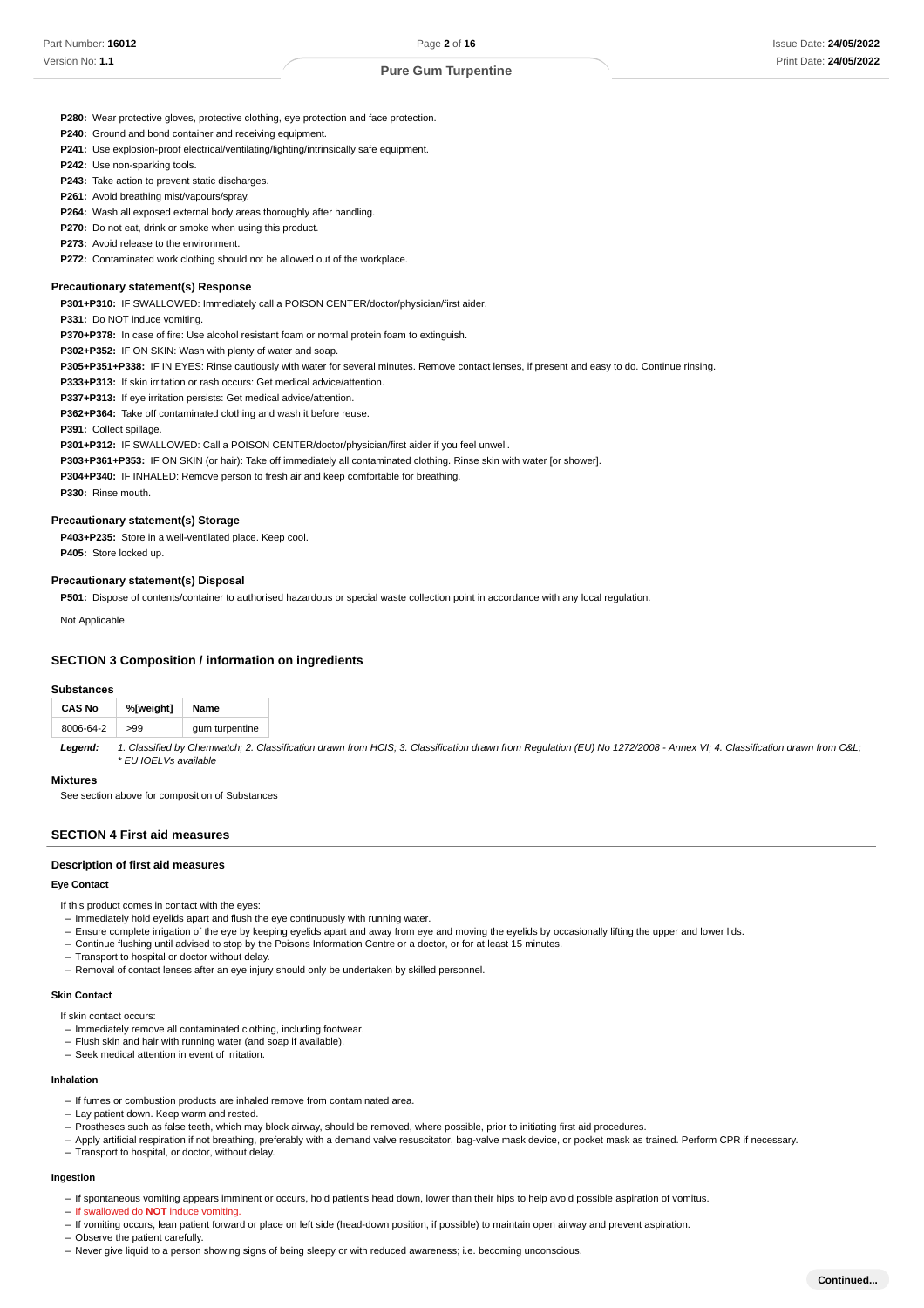- Give water to rinse out mouth, then provide liquid slowly and as much as casualty can comfortably drink.
- Seek medical advice.
- Avoid giving milk or oils.
- Avoid giving alcohol.

## **Indication of any immediate medical attention and special treatment needed**

- For acute or short term repeated exposures to petroleum distillates or related hydrocarbons:
- Primary threat to life, from pure petroleum distillate ingestion and/or inhalation, is respiratory failure. –
- Patients should be quickly evaluated for signs of respiratory distress (e.g. cyanosis, tachypnoea, intercostal retraction, obtundation) and given oxygen. Patients with inadequate tidal volumes or poor arterial blood gases (pO2 50 mm Hg) should be intubated.
- Arrhythmias complicate some hydrocarbon ingestion and/or inhalation and electrocardiographic evidence of myocardial injury has been reported; intravenous lines and cardiac monitors should be established in obviously symptomatic patients. The lungs excrete inhaled solvents, so that hyperventilation improves clearance.
- A chest x-ray should be taken immediately after stabilisation of breathing and circulation to document aspiration and detect the presence of pneumothorax.
- Epinephrine (adrenalin) is not recommended for treatment of bronchospasm because of potential myocardial sensitisation to catecholamines. Inhaled cardioselective bronchodilators (e.g. Alupent, Salbutamol) are the preferred agents, with aminophylline a second choice.
- Lavage is indicated in patients who require decontamination; ensure use of cuffed endotracheal tube in adult patients. [Ellenhorn and Barceloux: Medical Toxicology]

Any material aspirated during vomiting may produce lung injury. Therefore emesis should not be induced mechanically or pharmacologically. Mechanical means should be used if it is considered necessary to evacuate the stomach contents; these include gastric lavage after endotracheal intubation. If spontaneous vomiting has occurred after ingestion, the patient should be monitored for difficult breathing, as adverse effects of aspiration into the lungs may be delayed up to 48 hours.

In acute poisonings by essential oils the stomach should be emptied by aspiration and lavage. Give a saline purgative such as sodium sulfate (30 g in 250 ml water) unless catharsis is already present. Demulcent drinks may also be given. Large volumes of fluid should be given provided renal function is adequate. [MARTINDALE: The Extra Pharmacopoeia, 28th Ed.]

## **SECTION 5 Firefighting measures**

## **Extinguishing media**

- Foam.
- Dry chemical powder.
- BCF (where regulations permit). - Carbon dioxide.
- Water spray or fog Large fires only. –

#### **Special hazards arising from the substrate or mixture**

#### **Fire Incompatibility**

– Avoid contamination with oxidising agents i.e. nitrates, oxidising acids, chlorine bleaches, pool chlorine etc. as ignition may result

## **Advice for firefighters**

#### **Fire Fighting**

- Alert Fire Brigade and tell them location and nature of hazard.
- May be violently or explosively reactive.
- Wear breathing apparatus plus protective gloves in the event of a fire.
- Prevent, by any means available, spillage from entering drains or water course.
- Consider evacuation (or protect in place).
- Fight fire from a safe distance, with adequate cover.
- If safe, switch off electrical equipment until vapour fire hazard removed.
- Use water delivered as a fine spray to control the fire and cool adjacent area.
- Avoid spraying water onto liquid pools.
- **Do not** approach containers suspected to be hot.
- Cool fire exposed containers with water spray from a protected location.
- If safe to do so, remove containers from path of fire.

## **Fire/Explosion Hazard**

- Liquid and vapour are highly flammable.
- Severe fire hazard when exposed to heat, flame and/or oxidisers.
- Vapour may travel a considerable distance to source of ignition.
- Heating may cause expansion or decomposition leading to violent rupture of containers.
- On combustion, may emit toxic fumes of carbon monoxide (CO).

Combustion products include:

carbon dioxide (CO2)

other pyrolysis products typical of burning organic material.

**CARE**: Water in contact with hot liquid may cause foaming and a steam explosion with wide scattering of hot oil and possible severe burns. Foaming may cause overflow of containers and may result in possible fire.

# **HAZCHEM**

3Y

# **SECTION 6 Accidental release measures**

**Personal precautions, protective equipment and emergency procedures** See section 8

#### **Environmental precautions**

See section 12

#### **Methods and material for containment and cleaning up**

# **Minor Spills**

- Remove all ignition sources.
- Clean up all spills immediately.
- Avoid breathing vapours and contact with skin and eyes.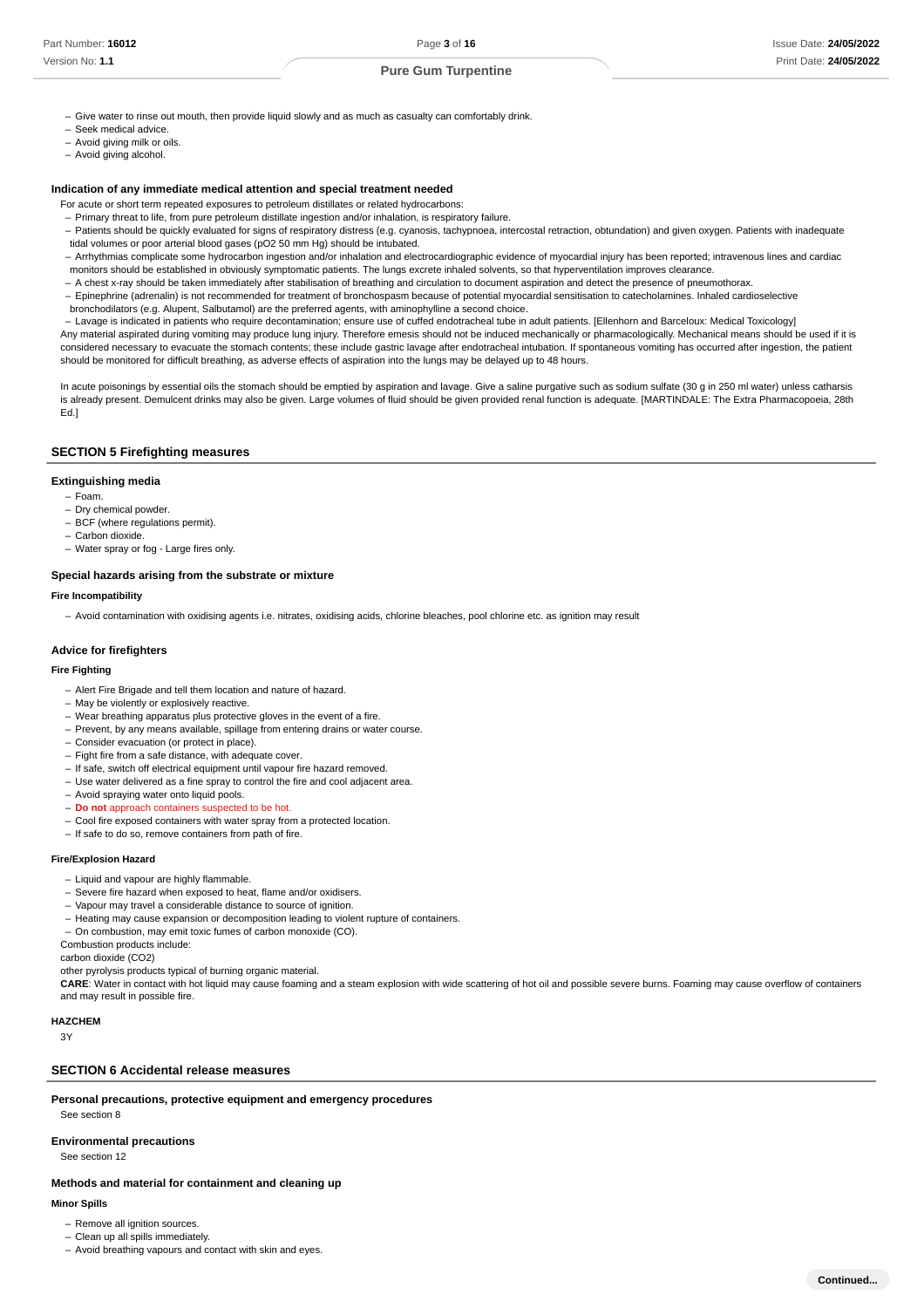**Continued...**

- Control personal contact with the substance, by using protective equipment.
- Contain and absorb small quantities with vermiculite or other absorbent material.
- Wipe up. –
- Collect residues in a flammable waste container.

#### **Major Spills**

**CARE**: Absorbent materials wetted with occluded oil must be moistened with water as they may auto-oxidize, become self heating and ignite.

Some oils slowly oxidise when spread in a film and oil on cloths, mops, absorbents may autoxidise and generate heat, smoulder, ignite and burn. In the workplace oily rags should be collected and immersed in water.

- Clear area of personnel and move upwind. –
- Alert Fire Brigade and tell them location and nature of hazard.
- May be violently or explosively reactive.
- Wear breathing apparatus plus protective gloves. –
- Prevent, by any means available, spillage from entering drains or water course.
- Consider evacuation (or protect in place).
- No smoking, naked lights or ignition sources.
- Increase ventilation.
- Stop leak if safe to do so.
- Water spray or fog may be used to disperse /absorb vapour. –
- Contain spill with sand, earth or vermiculite.
- Use only spark-free shovels and explosion proof equipment.
- Collect recoverable product into labelled containers for recycling.
- Absorb remaining product with sand, earth or vermiculite. - Collect solid residues and seal in labelled drums for disposal.
- Wash area and prevent runoff into drains. –
- If contamination of drains or waterways occurs, advise emergency services.

Personal Protective Equipment advice is contained in Section 8 of the SDS.

## **SECTION 7 Handling and storage**

#### **Precautions for safe handling**

#### **Safe handling**

The conductivity of this material may make it a static accumulator., A liquid is typically considered nonconductive if its conductivity is below 100 pS/m and is considered

semi-conductive if its conductivity is below 10 000 pS/m., Whether a liquid is nonconductive or semi-conductive, the precautions are the same., A number of factors, for example liquid temperature, presence of contaminants, and anti-static additives can greatly influence the conductivity of a liquid.

Even with proper grounding and bonding, this material can still accumulate an electrostatic charge. If sufficient charge is allowed to accumulate, electrostatic discharge and ignition of flammable air-vapour mixtures can occur.

- Containers, even those that have been emptied, may contain explosive vapours.
- Do NOT cut, drill, grind, weld or perform similar operations on or near containers.
- Electrostatic discharge may be generated during pumping this may result in fire.
- Ensure electrical continuity by bonding and grounding (earthing) all equipment.

- Restrict line velocity during pumping in order to avoid generation of electrostatic discharge (<=1 m/sec until fill pipe submerged to twice its diameter, then <= 7 m/sec).

- Avoid splash filling.
- Do NOT use compressed air for filling discharging or handling operations.
- Avoid all personal contact, including inhalation.
- Wear protective clothing when risk of exposure occurs.
- Use in a well-ventilated area.
- Prevent concentration in hollows and sumps.
- **DO NOT** enter confined spaces until atmosphere has been checked.
- Avoid smoking, naked lights, heat or ignition sources.
- When handling, **DO NOT** eat, drink or smoke. –
- Vapour may ignite on pumping or pouring due to static electricity.
- **DO NOT** use plastic buckets.
- Earth and secure metal containers when dispensing or pouring product.
- Use spark-free tools when handling.
- Avoid contact with incompatible materials.
- Keep containers securely sealed.
- Avoid physical damage to containers.
- Always wash hands with soap and water after handling.
- Work clothes should be laundered separately. –
- Use good occupational work practice.
- Observe manufacturer's storage and handling recommendations contained within this SDS.
- Atmosphere should be regularly checked against established exposure standards to ensure safe working conditions. –
- **DO NOT** allow clothing wet with material to stay in contact with skin

## **Other information**

Consider storage under inert gas.

Essential oil oxidation accelerates with the concentration of dissolved oxygen, which in turn depends largely on oxygen partial pressure in the head-space as well as ambient temperature. Depending on the particular essential oil and the ambient temperature, oxidation will not necessarily be prevented by avoidance of container head-space. Instead essential oils should be treated with inert gas such as argon, cautiously flushed through to displace remaining air, to prevent the formation of peroxides efficiently. - Store in original containers in approved flame-proof area.

- No smoking, naked lights, heat or ignition sources.
- **DO NOT** store in pits, depressions, basements or areas where vapours may be trapped.
- Keep containers securely sealed.
- Store away from incompatible materials in a cool, dry well ventilated area.
- Protect containers against physical damage and check regularly for leaks.
- Observe manufacturer's storage and handling recommendations contained within this SDS.

#### **Conditions for safe storage, including any incompatibilities**

#### **Suitable containe**

Store in a dark glass or other suitable light resistant container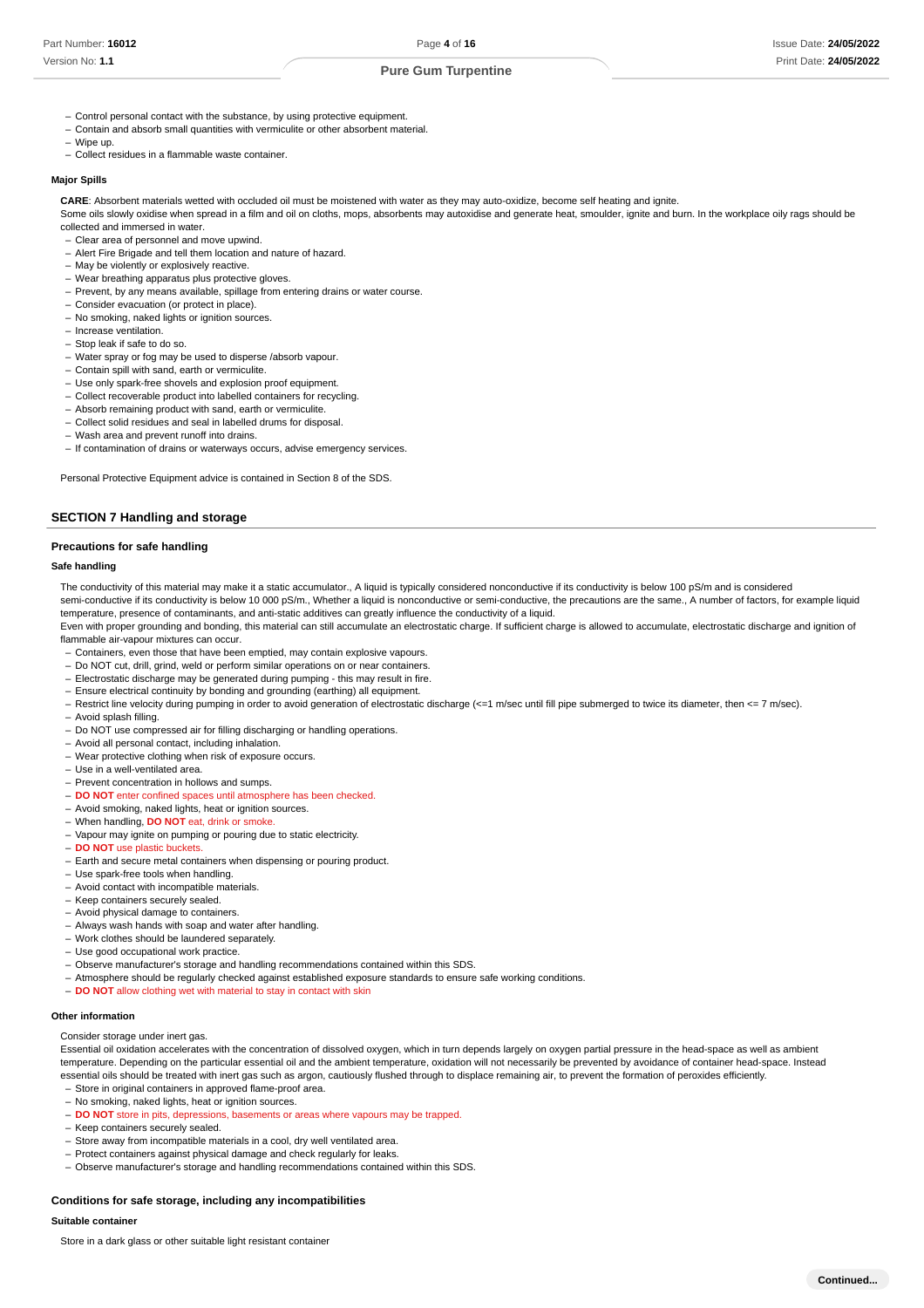- Packing as supplied by manufacturer.
- Plastic containers may only be used if approved for flammable liquid.
- Check that containers are clearly labelled and free from leaks. –
- For low viscosity materials (i) : Drums and jerry cans must be of the non-removable head type. (ii) : Where a can is to be used as an inner package, the can must have a screwed enclosure.
- For materials with a viscosity of at least 2680 cSt. (23 deg. C)
- For manufactured product having a viscosity of at least 250 cSt. (23 deg. C)
- Manufactured product that requires stirring before use and having a viscosity of at least 20 cSt (25 deg. C): (i) Removable head packaging; (ii) Cans with friction closures and (iii) low pressure tubes and cartridges may be used.
- Where combination packages are used, and the inner packages are of glass, there must be sufficient inert cushioning material in contact with inner and outer packages –
- In addition, where inner packagings are glass and contain liquids of packing group I there must be sufficient inert absorbent to absorb any spillage, unless the outer packaging is a close fitting moulded plastic box and the substances are not incompatible with the plastic.

#### **Storage incompatibility**

d-Limonene:

- forms unstable peroxides in storage, unless inhibited; may polymerise
- reacts with strong oxidisers and may explode or combust
- is incompatible with strong acids, including acidic clays, peroxides, halogens, vinyl chloride and iodine pentafluoride –
- flow or agitation may generate electrostatic charges due to low conductivity

Gum turpentine:

- react violently with strong oxidisers, halogens, chlorine, fluorine, iodine, calcium hypochlorite, chromyl chloride, dichlorine oxide, ethylene, nitric acid, tin(IV) chloride –
- is incompatible with strong acids, chromic anhydride, chromyl chloride, diatomaceous earth, hexachloromelamine, stannic chloride, stannic chloride - attacks natural rubber

Due to their structural relationship within the same chemical group, essential oil components are known to easily convert into each other by oxidation, isomerisation, cyclisation, or dehydrogenation reactions, triggered either enzymatically or chemically.

Temperature, light, and oxygen availability are recognised to have a crucial impact on essential oil integrity.

Susceptibility of essential oils to degradation largely depends on compound spectra as components molecular structures have a substantial effect on the degree of oxidation. Constituting an array of many lipophilic and highly volatile components derived from a great range of different chemical classes, essential oils are known to be susceptible to conversion and degradation reactions. Oxidative and polymerization processes may result in a loss of quality and pharmacological properties.

Upon distillation in primitive stills or during storage in metallic containers, impurities of metals can be released into essential oils. Equal to light and heat, heavy metals, especially copper and ferrous ions, are considered to promote autoxidation, in particular if hydroperoxides are already present. By catalysing hydroperoxide decomposition, Fe2+ or Cu+ as well as Fe3+ or Cu2+ give rise to alkoxy and peroxyl radicals, respectively, which, in turn, promote radical oxidation reactions.

Moisture has been considered as a possible reason for essential oil spoilage.

Peroxyl radicals as well as hydroperoxides have been reported to be the most numerous compounds upon oxidation of essential oils (as well as edible unsaturated fixed oils) at lower temperatures. Compounds formed through termination reactions such as polymers were only built up at later oxidation stages and at the end of the induction period, when either the amount of oxygen or oxidisable substrate was exhausted. On the other hand, alkyl or hydroxyl radicals and reactions thereof, became more important at elevated temperature as oxygen availability was limited.

For the most part, essential oil components can be assigned as lipophilic terpenoids, phenylpropanoids, or short-chain aliphatic hydrocarbon derivatives of low molecular weight, with the first being the most frequent and characteristic constituents.

A multitude of different, but often structurally closely related, components have been identified in essential oils. Each oil in turn can be composed of only a few up to a complex mixture of far more than 100 single substances, respectively. Flavour contribution of single compounds though does not strictly depend on their respective concentration but relies on the specific odor threshold that is determined by structure and volatility. Consequently, even minor components deriving from oxidation or degradation reactions may have a strong impact on the flavour if their aroma value is high enough.

The chemical composition of essential oils is moreover dependent on the conditions during processing and storage of the plant material, upon distillation as well as in the course of subsequent handling of the oil itself. Upon stability evaluation of essential oils, it needs to be kept in mind that the chemical composition may already vary in the starting material, being influenced by plant health, growth stage, habitat including climate, edaphic factors (those pertaining to soil), as well as harvest time.

Terpenoids and terpenes, are generally unsaturated, are thermolabile, are often volatile and may be easily oxidised or hydrolysed depending on their respective structure. Terpenoids are subject to autoxidation. Autoxidation is any oxidation that occurs in open air or in presence of oxygen (and sometimes UV radiation) and forms peroxides and hydroperoxides.

Though autoxidation has been particularly investigated in the field of fatty oils, it also plays a most crucial part for terpenoid deterioration. Although virtually all types of organic materials can undergo air oxidation, certain types are particularly prone to autoxidation, including unsaturated compounds that have allylic or benzylic hydrogen atoms (C6H5CH2-); these materials are converted to hydroperoxides by autoxidation. Promoted by heat, catalytic quantities of redox-reactive metals, and exposure to light, autoxidation may result in the formation of explosive peroxides which may become explosive upon concentration.

As a rule, however, primary autoxidation products such as hydroperoxides eventually break down during advanced stages of oxidation depending on their individual stability. Thereby they give rise to a range of stable oxidised secondary products such as mono- to polyvalent alcohols, aldehydes, ketones, epoxides, peroxides, or acids as well as highly viscous, often oxygen-bearing polymers. Light, heat, or increasing acidity often promote this breakdown.

Compounds rich in allylic hydrogen atoms (2HC=CHCH2-R), found in most terpenoids, make up the most probable targets for autoxidation.

Several terpenoids (typically oxygen containing derivatives) are saturated and do not react in a similar fashion to their unsaturated congeners.

Thermolabile terpenoids, especially mere terpenes and aldehydes, are susceptible to rearrangement processes at elevated temperatures. Terpenic conversion reactions, upon heating, have been reported both for isolated compounds as well as for essential oils.(which tend to be rich in mono-, and sesqui-terpenes.

Mono-, bi-, or tricyclic mono- terpenoids (those containing two isoprene units, dienes) and sesquiterpenoids (with three isoprene units, trienes) of different chemical classes, such as hydrocarbons, ketones, alcohols, oxides, aldehydes, phenols, or esters, make up the major part in essential oils.

Electron-donating groups and increasing alkyl substitution contribute to a stronger carbon-peroxide bond through a hyperconjugative effect, thus leading to more stable and subsequently built-up hydroperoxides.

Some oxygen-bearing terpenoids such as menthol, eucalyptol (1,8-cineol), and menthone do not form hydroperoxides upon oxidation but are directly converted into ketones, acids, and aldehydes.None of these are unsaturated compounds.

Due to their low volatility, diterpenes (with four isoprenes, tetraenes) are barely encountered in genuine essential oils obtained by distillation, while tri- and higher terpenoids such as sterols or carotenoids are only present in the nonvolatile fractions such as plant resins or gums and will remain in the residue

Aging processes generally come along with a more or less pronounced quality loss In addition to the frequent development of unpleasant and often pungent flavours, shifting colors such as the formation of a vellow staining or changes in consistency up to resinification have been reported both upon degradation of single terpenoids as well as of essential oils. Unsaturated mono- and sesquiterpenes, typically found in essential oils such as those from pine and turpentine, are readily altered upon storage Moreover, electron-donating groups and increasing alkyl substitution contribute to a stronger carbon-peroxide bond through a hyperconjugative effect, thus leading to more stable and subsequently built-up hydroperoxides

The various oxides of nitrogen and peroxyacids may be dangerously reactive in the presence of alkenes. BRETHERICK L.: Handbook of Reactive Chemical Hazards –

- Avoid reaction with strong Lewis or mineral acids.
- Reaction with halogens requires carefully controlled conditions.

- Free radical initiators should be avoided. **HAZARD**:

- Although anti-oxidants may be present, in the original formulation, these may deplete over time as they come into contact with air.
- Rags wet / soaked with unsaturated hydrocarbons / drying oils may auto-oxidise; generate heat and, in-time, smoulder and ignite. This is especially the case where oil-soaked materials are folded, bunched, compressed, or piled together - this allows the heat to accumulate or even accelerate the reaction
- Oily cleaning rags should be collected regularly and immersed in water, or spread to dry in safe-place away from direct sunlight.or stored, immersed, in solvents in suitably closed containers.

· The interaction of alkenes and alkynes with nitrogen oxides and oxygen may produce explosive addition products; these may form at very low temperatures and explode on heating to higher temperatures (the addition products from 1,3-butadiene and cyclopentadiene form rapidly at -150 C and ignite or explode on warming to -35 to -15 C). These derivatives ('pseudo- nitrosites') were formerly used to characterise terpene hydrocarbons.

· Exposure to air must be kept to a minimum so as to limit the build-up of peroxides which will concentrate in bottoms if the product is distilled. The product must not be distilled to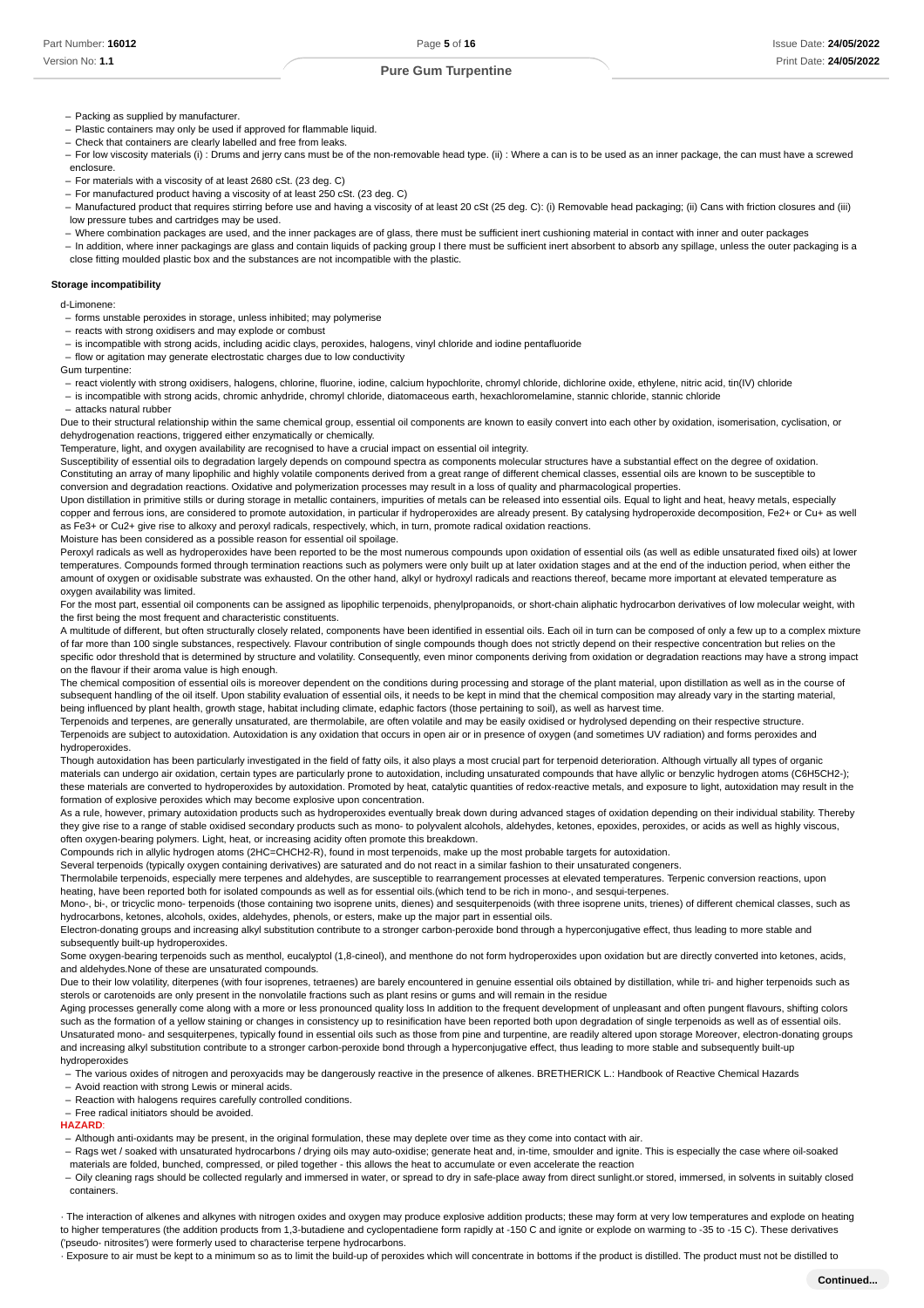dryness if the peroxide concentration is substantially above 10 ppm (as active oxygen) since explosive decomposition may occur. Distillate must be immediately inhibited to prevent peroxide formation. The effectiveness of the antioxidant is limited once the peroxide levels exceed 10 ppm as active oxygen. Addition of more inhibitor at this point is generally ineffective. Prior to distillation it is recommended that the product should be washed with aqueous ferrous ammonium sulfate to destroy peroxides; the washed product should be immediately re-inhibited.

· A range of exothermic decomposition energies for double bonds is given as 40-90 kJ/mol. The relationship between energy of decomposition and processing hazards has been the subject of discussion; it is suggested that values of energy released per unit of mass, rather than on a molar basis (J/g) be used in the assessment. For example, in 'open vessel processes' (with man-hole size openings, in an industrial setting), substances with exothermic decomposition energies below 500 J/g are unlikely to present a danger, whilst those in 'closed vessel processes' (opening is a safety valve or bursting disk) present some danger where the decomposition energy exceeds 150 J/g. BRETHERICK: Handbook of Reactive Chemical Hazards, 4th Edition

· The reaction of ozone with alkenes is believed to proceed via the formation of a vibrationally excited Primary Ozonide (POZ) which falls apart to give a vibrationally excited Criegee Intermediate (CI) The CI can decompose to give OH radicals, or be stabilised. This may be of relevance in atmospheric chemistry.

· Violent explosions at low temperatures in ammonia synthesis gas units have been traced to the addition products of dienes and nitrogen dioxide

– Avoid reaction with oxidising agents

## **SECTION 8 Exposure controls / personal protection**

#### **Control parameters**

## **Occupational Exposure Limits (OEL)**

# **INGREDIENT DATA**

| Source                       | Inaredient     | <b>Material name</b> | <b>TWA</b>          | <b>STEL</b>   | Peak          | <b>Notes</b>  |
|------------------------------|----------------|----------------------|---------------------|---------------|---------------|---------------|
| Australia Exposure Standards | aum turpentine | Turpentine (wood)    | 100 ppm / 557 mg/m3 | Not Available | Not Available | Not Available |

#### **MATERIAL DATA**

Fragrance substance with is an established contact allergen in humans.

Scientific Committee on Consumer Safety SCCS OPINION on Fragrance allergens in cosmetic products 2012

IFRA Restricted Fragrance Substance

The International Fragrance Association (IFRA) Standards form the basis for the globally accepted and recognized risk management system for the safe use of fragrance ingredients and are part of the IFRA Code of Practice. This is the self-regulating system of the industry, based on risk assessments carried out by an independent Expert Panel. for d-Limonene:

CEL TWA: 30 ppm, 165.6 mg/m3 (compare WEEL-TWA\*)

(CEL = Chemwatch Exposure Limit)

A Workplace Environmental Exposure Level\* has been established by AIHA (American Industrial Hygiene Association) who have produced the following rationale:

d-Limonene is not acutely toxic. In its pure form it is not a sensitiser but is irritating to the skin. Although there is clear evidence of carcinogenicity in male rats, the effect has been attributed to an alpha-2u-globin (a2u-G) renal toxicity which is both species and gender specific. Humans do not synthesise a2u-G, and metabolism studies indicate that 75% to 95% of d-limonene is excreted in 2-3 days with different metabolites identified between humans and rats. In a 2-year study, liver effects were noted in male mice at 500 mg/kg and reduced survival was noted in female rats at 600 mg/kg. The no observable effect levels (NOELs) were 250 and 300 mg/kg, respectively. A WEEL of 30 ppm is recommended to protect against these effects.

#### **Exposure controls**

#### **Appropriate engineering controls**

**Care**: Atmospheres in bulk storages and even apparently empty tanks may be hazardous by oxygen depletion. Atmosphere must be checked before entry.

Requirements of State Authorities concerning conditions for tank entry must be met. Particularly with regard to training of crews for tank entry; work permits; sampling of atmosphere; provision of rescue harness and protective gear as needed

Engineering controls are used to remove a hazard or place a barrier between the worker and the hazard. Well-designed engineering controls can be highly effective in protecting workers and will typically be independent of worker interactions to provide this high level of protection.

The basic types of engineering controls are:

Process controls which involve changing the way a job activity or process is done to reduce the risk.

Enclosure and/or isolation of emission source which keeps a selected hazard 'physically' away from the worker and ventilation that strategically 'adds' and 'removes' air in the work environment. Ventilation can remove or dilute an air contaminant if designed properly. The design of a ventilation system must match the particular process and chemical or contaminant in use.

Employers may need to use multiple types of controls to prevent employee overexposure.

For flammable liquids and flammable gases, local exhaust ventilation or a process enclosure ventilation system may be required. Ventilation equipment should be explosion-resistant. Air contaminants generated in the workplace possess varying 'escape' velocities which, in turn, determine the 'capture velocities' of fresh circulating air required to effectively remove the contaminant.

| Type of Contaminant:                                                                                                                                                                                                   | Air Speed:                                   |
|------------------------------------------------------------------------------------------------------------------------------------------------------------------------------------------------------------------------|----------------------------------------------|
| solvent, vapours, degreasing etc., evaporating from tank (in still air).                                                                                                                                               | $0.25 - 0.5$ m/s<br>$(50-100)$<br>$f/min.$ ) |
| aerosols, fumes from pouring operations, intermittent container filling, low speed conveyer transfers, welding, spray drift, plating acid fumes, pickling (released at<br>low velocity into zone of active generation) | $0.5 - 1$ m/s<br>$(100 - 200)$<br>$f/min.$ ) |
| direct spray, spray painting in shallow booths, drum filling, conveyer loading, crusher dusts, gas discharge (active generation into zone of rapid air motion)                                                         | $1-2.5$ m/s<br>$(200 - 500)$<br>$f/min.$ )   |

Within each range the appropriate value depends on:

| Lower end of the range                                     | Upper end of the range           |
|------------------------------------------------------------|----------------------------------|
| 1: Room air currents minimal or favourable to capture      | 1: Disturbing room air currents  |
| 2: Contaminants of low toxicity or of nuisance value only. | 2: Contaminants of high toxicity |
| 3: Intermittent, low production.                           | 3: High production, heavy use    |
| 4: Large hood or large air mass in motion                  | 4: Small hood-local control only |

Simple theory shows that air velocity falls rapidly with distance away from the opening of a simple extraction pipe. Velocity generally decreases with the square of distance from the extraction point (in simple cases). Therefore the air speed at the extraction point should be adjusted, accordingly, after reference to distance from the contaminating source. The air velocity at the extraction fan, for example, should be a minimum of 1-2 m/s (200-400 f/min.) for extraction of solvents generated in a tank 2 meters distant from the extraction point. Other mechanical considerations, producing performance deficits within the extraction apparatus, make it essential that theoretical air velocities are multiplied by factors of 10 or more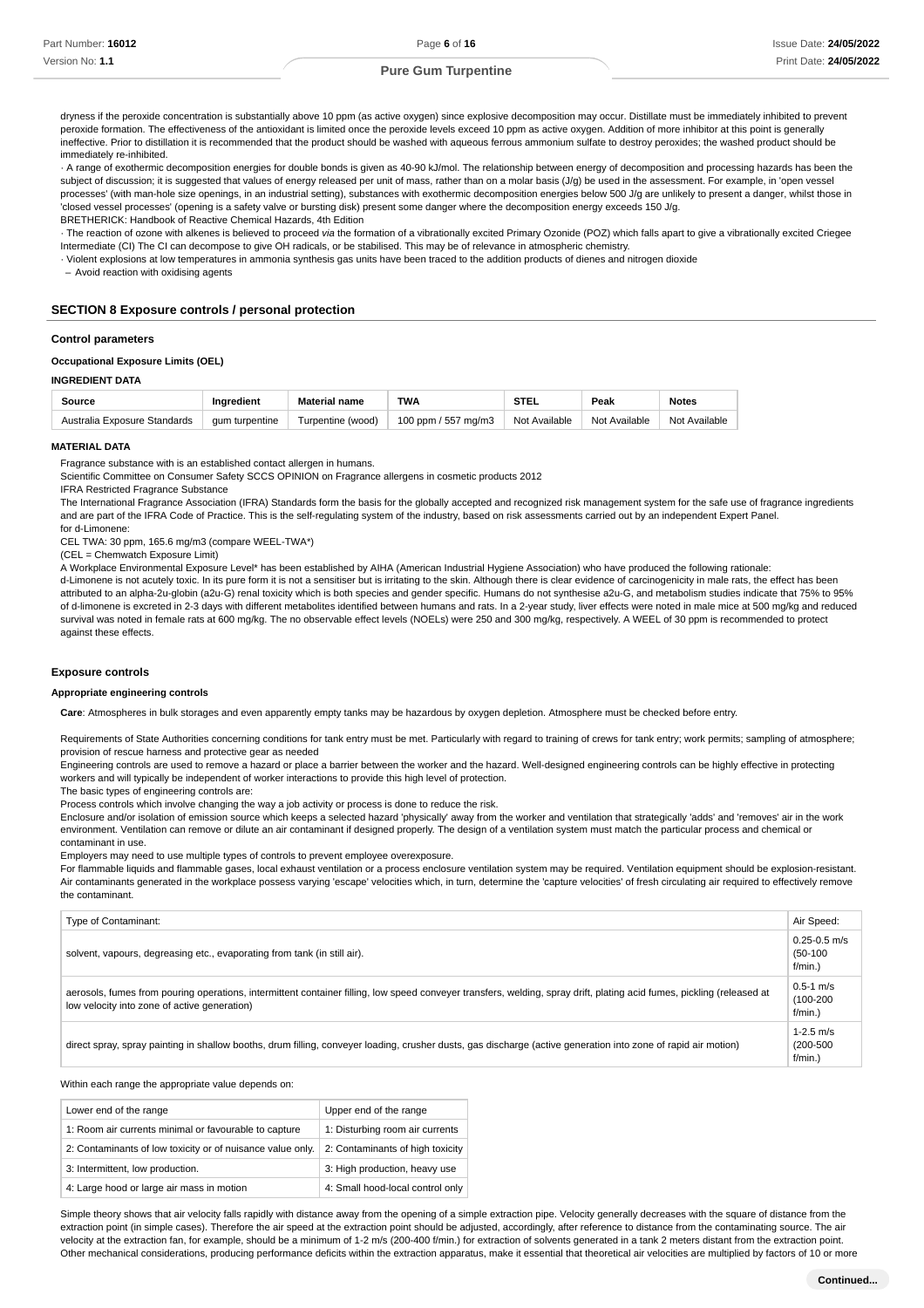when extraction systems are installed or used.

Adequate ventilation is typically taken to be that which limits the average concentration to no more than 25% of the LEL within the building, room or enclosure containing the dangerous substance.

· Ventilation for plant and machinery is normally considered adequate if it limits the average concentration of any dangerous substance that might potentially be present to no more than 25% of the LEL. However, an increase up to a maximum 50% LEL can be acceptable where additional safeguards are provided to prevent the formation of a hazardous explosive atmosphere. For example, gas detectors linked to emergency shutdown of the process might be used together with maintaining or increasing the exhaust ventilation on solvent evaporating ovens and gas turbine enclosures.

Temporary exhaust ventilation systems may be provided for non-routine higher-risk activities, such as cleaning, repair or maintenance in tanks or other confined spaces or in an emergency after a release. The work procedures for such activities should be carefully considered.. The atmosphere should be continuously monitored to ensure that ventilation is adequate and the area remains safe. Where workers will enter the space, the ventilation should ensure that the concentration of the dangerous substance does not exceed 10% of the LEL (irrespective of the provision of suitable breathing apparatus)

#### **Personal protection**



## **Eye and face protection**

- Safety glasses with side shields.
- Chemical goggles. –

- Contact lenses may pose a special hazard; soft contact lenses may absorb and concentrate irritants. A written policy document, describing the wearing of lenses or restrictions on use, should be created for each workplace or task. This should include a review of lens absorption and adsorption for the class of chemicals in use and an account of injury experience. Medical and first-aid personnel should be trained in their removal and suitable equipment should be readily available. In the event of chemical exposure, begin eye irrigation immediately and remove contact lens as soon as practicable. Lens should be removed at the first signs of eye redness or irritation - lens should be removed in a clean environment only after workers have washed hands thoroughly. [CDC NIOSH Current Intelligence Bulletin 59], [AS/NZS 1336 or national equivalent]

#### **Skin protection**

See Hand protection below

#### **Hands/feet protection**

- Wear chemical protective gloves, e.g. PVC.

Wear safety footwear or safety gumboots, e.g. Rubber –

#### **NOTE:**

- The material may produce skin sensitisation in predisposed individuals. Care must be taken, when removing gloves and other protective equipment, to avoid all possible skin contact.

Contaminated leather items, such as shoes, belts and watch-bands should be removed and destroyed. –

The selection of suitable gloves does not only depend on the material, but also on further marks of quality which vary from manufacturer to manufacturer. Where the chemical is a preparation of several substances, the resistance of the glove material can not be calculated in advance and has therefore to be checked prior to the application.

The exact break through time for substances has to be obtained from the manufacturer of the protective gloves and has to be observed when making a final choice.

Personal hygiene is a key element of effective hand care. Gloves must only be worn on clean hands. After using gloves, hands should be washed and dried thoroughly. Application of a non-perfumed moisturiser is recommended.

Suitability and durability of glove type is dependent on usage. Important factors in the selection of gloves include:

· frequency and duration of contact, · chemical resistance of glove material,

· glove thickness and

· dexterity

Select gloves tested to a relevant standard (e.g. Europe EN 374, US F739, AS/NZS 2161.1 or national equivalent).

· When prolonged or frequently repeated contact may occur, a glove with a protection class of 5 or higher (breakthrough time greater than 240 minutes according to EN 374, AS/NZS 2161.10.1 or national equivalent) is recommended.

· When only brief contact is expected, a glove with a protection class of 3 or higher (breakthrough time greater than 60 minutes according to EN 374, AS/NZS 2161.10.1 or national equivalent) is recommended.

· Some glove polymer types are less affected by movement and this should be taken into account when considering gloves for long-term use.

· Contaminated gloves should be replaced.

As defined in ASTM F-739-96 in any application, gloves are rated as:

· Excellent when breakthrough time > 480 min

· Good when breakthrough time > 20 min

· Fair when breakthrough time < 20 min

· Poor when glove material degrades

For general applications, gloves with a thickness typically greater than 0.35 mm, are recommended.

It should be emphasised that glove thickness is not necessarily a good predictor of glove resistance to a specific chemical, as the permeation efficiency of the glove will be dependent on the exact composition of the glove material. Therefore, glove selection should also be based on consideration of the task requirements and knowledge of breakthrough times. Glove thickness may also vary depending on the glove manufacturer, the glove type and the glove model. Therefore, the manufacturers technical data should always be taken into account to ensure selection of the most appropriate glove for the task.

Note: Depending on the activity being conducted, gloves of varying thickness may be required for specific tasks. For example:

· Thinner gloves (down to 0.1 mm or less) may be required where a high degree of manual dexterity is needed. However, these gloves are only likely to give short duration protection and would normally be just for single use applications, then disposed of.

· Thicker gloves (up to 3 mm or more) may be required where there is a mechanical (as well as a chemical) risk i.e. where there is abrasion or puncture potential

Gloves must only be worn on clean hands. After using gloves, hands should be washed and dried thoroughly. Application of a non-perfumed moisturiser is recommended.

## **Body protection**

See Other protection below

#### **Other protection**

- Overalls. –
- PVC Apron. –
- PVC protective suit may be required if exposure severe.
- Eyewash unit.
- Ensure there is ready access to a safety shower.
- Some plastic personal protective equipment (PPE) (e.g. gloves, aprons, overshoes) are not recommended as they may produce static electricity.
- For large scale or continuous use wear tight-weave non-static clothing (no metallic fasteners, cuffs or pockets). –

- Non sparking safety or conductive footwear should be considered. Conductive footwear describes a boot or shoe with a sole made from a conductive compound chemically bound to the bottom components, for permanent control to electrically ground the foot an shall dissipate static electricity from the body to reduce the possibility of ignition of volatile compounds. Electrical resistance must range between 0 to 500,000 ohms. Conductive shoes should be stored in lockers close to the room in which they are worn. Personnel who have been issued conductive footwear should not wear them from their place of work to their homes and return.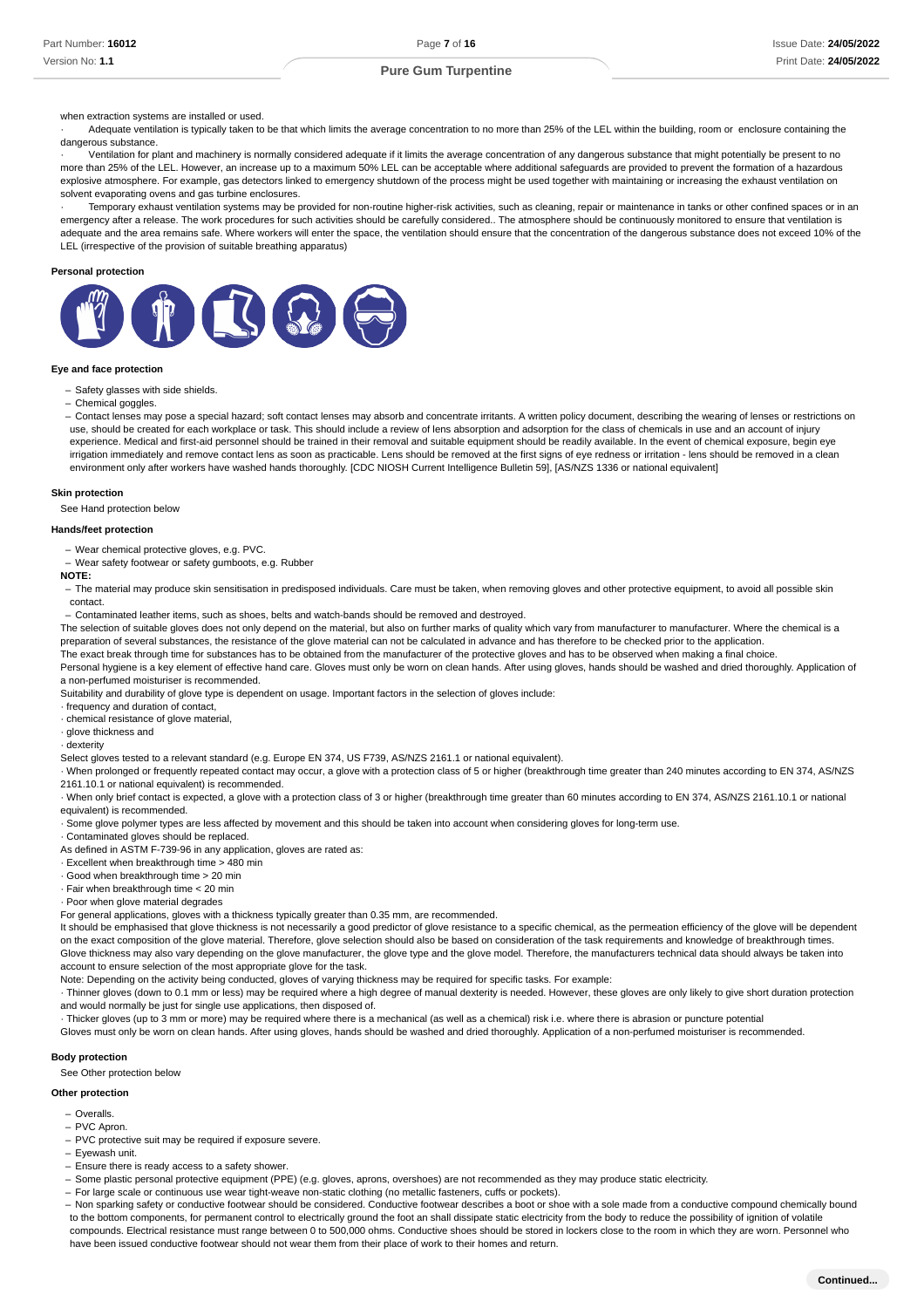# **SECTION 9 Physical and chemical properties**

#### **Information on basic physical and chemical properties**

**Appearance**

An essential oil is a concentrated hydrophobic liquid containing volatile aroma compounds from plants. Essential oils are also known as volatile oils, ethereal oils, aetherolea, or simply as the oil of the plant from which they were extracted. An oil is 'essential' in the sense that it contains the 'essence of' the plant's fragrance - the characteristic fragrance of the plant from which it is derived.

NOTE:

**:**

Because essential oils can be extracted from different parts of a particular plant, (with each varying in composition) a particular CAS Number, assigned to one composition, is often used, wrongly, to describe another composition.

To further complicate the picture. the lack of rules for uniform classification of essential oils has, in the past, lead to several CAS Numbers being assigned to the same material. In general, botanically-derived substances are complex natural substances obtained by processing a plant or its parts by a treatment such as extraction, distillation, pressing, fractionation, purification, concentration or fermentation. The composition of these substances varies depending on the genus, species, growing conditions and harvest period of the source, and the process techniques applied. Essential oils could be defined by their main constituents as it is practice for multi-constituent substances. However, essential oils can consist of up to several hundred constituents, which can vary considerably depending on many factors (e.g. genus, species, growing conditions, harvest period, processes used). Therefore, a description of the main constituents is often not sufficient to describe these substances. The essential oils should be described by the plant source and the treatment process. This is often not the case. Colourless liquid

| <b>Physical state</b>                        | Liquid         | Relative density (Water = 1)            | 0.860         |
|----------------------------------------------|----------------|-----------------------------------------|---------------|
| Odour                                        | Characteristic | Partition coefficient n-octanol / water | Not Available |
| Odour threshold                              | Not Available  | Auto-ignition temperature (°C)          | 253           |
| pH (as supplied)                             | Not Available  | <b>Decomposition temperature</b>        | Not Available |
| Melting point / freezing point (°C)          | Not Available  | <b>Viscosity (cSt)</b>                  | Not Available |
| Initial boiling point and boiling range (°C) | >150           | Molecular weight (g/mol)                | Not Available |
| Flash point (°C)                             | Not Available  | <b>Taste</b>                            | Not Available |
| <b>Evaporation rate</b>                      | Not Available  | <b>Explosive properties</b>             | Not Available |
| Flammability                                 | Not Available  | <b>Oxidising properties</b>             | Not Available |
| Upper Explosive Limit (%)                    | Not Available  | Surface Tension (dyn/cm or mN/m)        | Not Available |
| Lower Explosive Limit (%)                    | Not Available  | <b>Volatile Component (%vol)</b>        | Not Available |
| Vapour pressure (kPa)                        | Not Available  | Gas group                               | Not Available |
| Solubility in water                          | Immiscible     | pH as a solution (Not Available%)       | Not Available |
| Vapour density (Air = 1)                     | >1             | VOC g/L                                 | Not Available |
|                                              |                |                                         |               |

# **SECTION 10 Stability and reactivity**

**: Reactivity**

See section 7

#### **: Chemical stability**

- Unstable in the presence of incompatible materials.

- Product is considered stable.

- Hazardous polymerisation will not occur.

#### **: Possibility of hazardous reactions**

See section 7

**: Conditions to avoid**

See section 7

**: Incompatible materials**

See section 7

**: Hazardous decomposition products**

See section 5

# **SECTION 11 Toxicological information**

# **Information on toxicological effects**

## **Inhaled**

Inhalation of vapours or aerosols (mists, fumes), generated by the material during the course of normal handling, may produce toxic effects.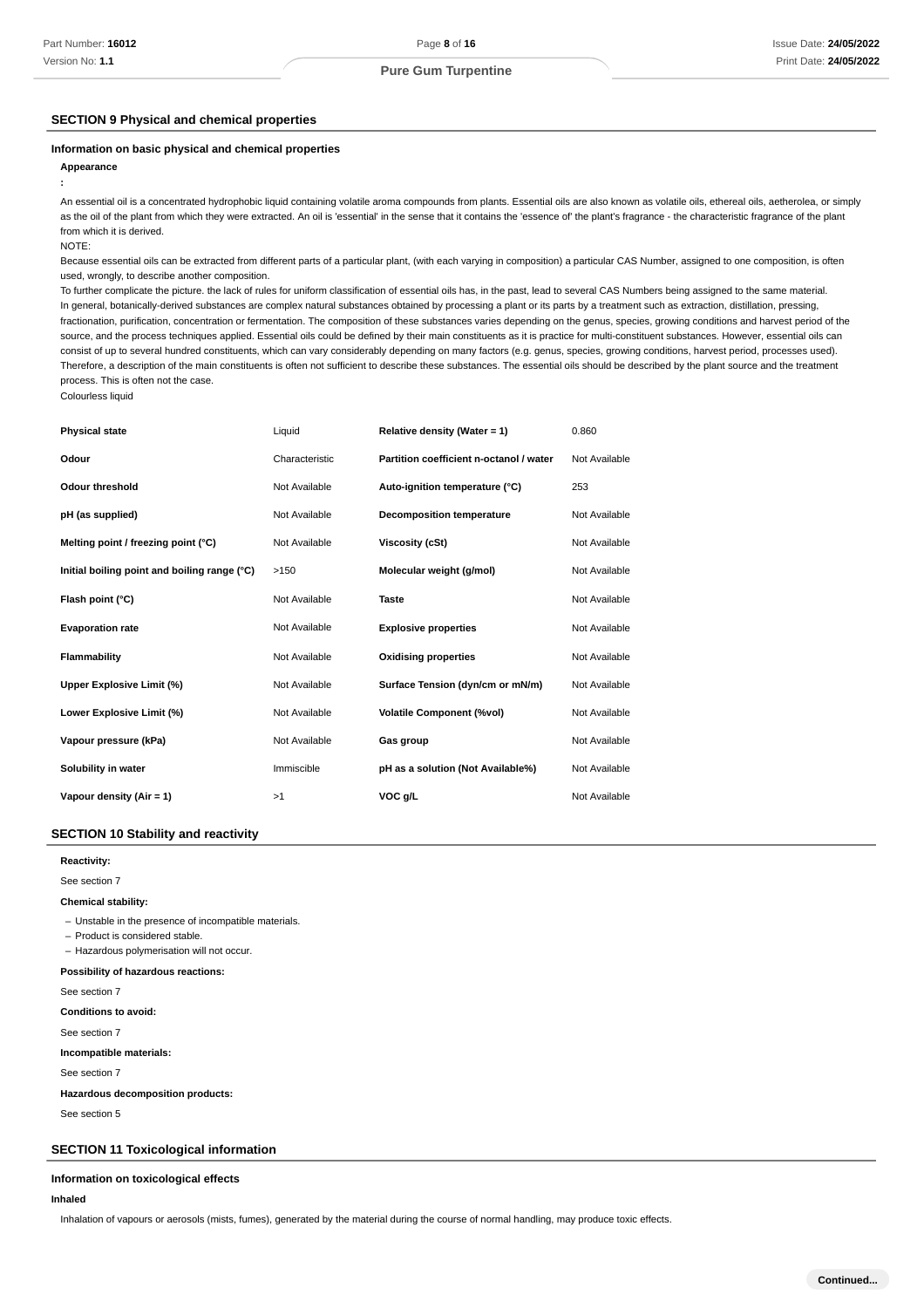Evidence shows, or practical experience predicts, that the material produces irritation of the respiratory system, in a substantial number of individuals, following inhalation. In contrast to most organs, the lung is able to respond to a chemical insult by first removing or neutralising the irritant and then repairing the damage. The repair process, which initially evolved to protect mammalian lungs from foreign matter and antigens, may however, produce further lung damage resulting in the impairment of gas exchange, the primary function of the lungs. Respiratory tract irritation often results in an inflammatory response involving the recruitment and activation of many cell types, mainly derived from the vascular system. Inhalation of vapours may cause drowsiness and dizziness. This may be accompanied by narcosis, reduced alertness, loss of reflexes, lack of coordination and vertigo. Inhalation hazard is increased at higher temperatures.

Acute effects from inhalation of high concentrations of vapour are pulmonary irritation, including coughing, with nausea; central nervous system depression - characterised by headache and dizziness, increased reaction time, fatigue and loss of co-ordination

Central nervous system (CNS) depression may include nonspecific discomfort, symptoms of giddiness, headache, dizziness, nausea, anaesthetic effects, slowed reaction time, slurred speech and may progress to unconsciousness. Serious poisonings may result in respiratory depression and may be fatal.

Inhalation of essential oil volatiles may produce dizziness, rapid, shallow breathing, tachycardia, bronchial irritation and unconsciousness or convulsions. Complications include anuria, pulmonary oedema and bronchial pneumonia.

#### **Ingestion**

Swallowing of the liquid may cause aspiration of vomit into the lungs with the risk of haemorrhaging, pulmonary oedema, progressing to chemical pneumonitis; serious consequences may result.

Signs and symptoms of chemical (aspiration) pneumonitis may include coughing, gasping, choking, burning of the mouth, difficult breathing, and bluish coloured skin (cyanosis). The material is not thought to produce adverse health effects following ingestion (as classified by EC Directives using animal models). Nevertheless, adverse systemic effects have been produced following exposure of animals by at least one other route and good hygiene practice requires that exposure be kept to a minimum.

Taken internally the essential oils exert a mild irritant effect on the mucous membranes of the mouth and digestive tract which induces a feeling of warmth and increases salivation. Taken by mouth, many essential oils can be dangerous in high concentrations. Typical effects begin with a burning feeling, followed by salivation. In the stomach, the effect is carminative (relieve flatulence), relaxing the gastric sphincter and encouraging eructation (belching). Further down the gut, the effect typically is antispasmodic,

Excessive oral doses irritate the gastro-intestinal tract and may cause nausea, vomiting and diarrhoea. Occasional irritation of the urinary tract and aggravation of pre-existing inflammatory conditions have been reported. Other effects include dysuria, haematuria, unconsciousness and shallow respiration. Complications arising from ingestion of volatile oils include anuria, pulmonary oedema, and bronchial pneumonia.

Central nervous system depression may lead to stupor and possible respiratory failure whilst central system stimulation may lead to excitement and convulsions. Pathologic findings include renal degeneration and intense congestion and oedema in the lungs, brain and gastric mucosa. Excretion takes place through the lungs, skin and kidneys.

Most essential oils are reported to be ecbolic (inducing contractions of the uterus leading to expulsion of a fetus). but abortions cannot be induced at safe doses.

Terpenes and their oxygen-containing counterparts, the terpenoids, produce a variety of physiological effects. Pine oil monoterpenes, for example, produce a haemorrhagic gastritis characterised by stomach pain and bleeding and vomiting. Systemic effects of pine oils include weakness and central nervous depression, excitement, loss of balance, headache, with hypothermia and respiratory failure.

Accidental ingestion of the material may be harmful; animal experiments indicate that ingestion of less than 150 gram may be fatal or may produce serious damage to the health of the individual.

#### **Skin Contact**

Skin contact with the material may be harmful; systemic effects may result following absorption.

Evidence exists, or practical experience predicts, that the material either produces inflammation of the skin in a substantial number of individuals following direct contact, and/or produces significant inflammation when applied to the healthy intact skin of animals, for up to four hours, such inflammation being present twenty-four hours or more after the end of the exposure period. Skin irritation may also be present after prolonged or repeated exposure; this may result in a form of contact dermatitis (nonallergic). The dermatitis is often characterised by skin redness (erythema) and swelling (oedema) which may progress to blistering (vesiculation), scaling and thickening of the epidermis. At the microscopic level there may be intercellular oedema of the spongy layer of the skin (spongiosis) and intracellular oedema of the epidermis.

The material may accentuate any pre-existing dermatitis condition

Many essential oils affect the skin and mucous membranes in ways that are valuable or harmful. When applied to intact skin essential oils have an irritant and rubefacient action (i.e cause redness of the skin by causing dilation of the capillaries and an increase in blood circulation), causing first a sensation of warmth and smarting followed by mild local anesthesia. They have been used as counter-irritants and cutaneous stimulants in the treatment of chronic inflammatory conditions and to relieve neuralgia and rheumatic pain. Care should be taken to avoid blistering. These oils may also produce sensitisation.

It is likely that older pine oils become irritants from the build up of peroxides of delta- 3-carene and limonene etc.

Open cuts, abraded or irritated skin should not be exposed to this material

Entry into the blood-stream through, for example, cuts, abrasions, puncture wounds or lesions, may produce systemic injury with harmful effects. Examine the skin prior to the use of the material and ensure that any external damage is suitably protected.

# **Eye**

Evidence exists, or practical experience predicts, that the material may cause eye irritation in a substantial number of individuals and/or may produce significant ocular lesions which are present twenty-four hours or more after instillation into the eye(s) of experimental animals.

Repeated or prolonged eye contact may cause inflammation characterised by temporary redness (similar to windburn) of the conjunctiva (conjunctivitis); temporary impairment of vision and/or other transient eye damage/ulceration may occur.

## **Chronic**

Long-term exposure to respiratory irritants may result in disease of the airways involving difficult breathing and related systemic problems.

Practical experience shows that skin contact with the material is capable either of inducing a sensitisation reaction in a substantial number of individuals, and/or of producing a positive response in experimental animals.

Substances that can cause occupational asthma (also known as asthmagens and respiratory sensitisers) can induce a state of specific airway hyper-responsiveness via an immunological, irritant or other mechanism. Once the airways have become hyper-responsive, further exposure to the substance, sometimes even to tiny quantities, may cause respiratory symptoms. These symptoms can range in severity from a runny nose to asthma. Not all workers who are exposed to a sensitiser will become hyper-responsive and it is impossible to identify in advance who are likely to become hyper-responsive.

Substances than can cuase occupational asthma should be distinguished from substances which may trigger the symptoms of asthma in people with pre-existing air-way hyperresponsiveness. The latter substances are not classified as asthmagens or respiratory sensitisers

Wherever it is reasonably practicable, exposure to substances that can cuase occupational asthma should be prevented. Where this is not possible the primary aim is to apply adequate standards of control to prevent workers from becoming hyper-responsive.

Activities giving rise to short-term peak concentrations should receive particular attention when risk management is being considered. Health surveillance is appropriate for all employees exposed or liable to be exposed to a substance which may cause occupational asthma and there should be appropriate consultation with an occupational health professional over the degree of risk and level of surveillance.

Toxic: danger of serious damage to health by prolonged exposure through inhalation, in contact with skin and if swallowed.

Serious damage (clear functional disturbance or morphological change which may have toxicological significance) is likely to be caused by repeated or prolonged exposure. As a rule the material produces, or contains a substance which produces severe lesions. Such damage may become apparent following direct application in subchronic (90 day) toxicity studies or following sub-acute (28 day) or chronic (two-year) toxicity tests.

Limited evidence suggests that repeated or long-term occupational exposure may produce cumulative health effects involving organs or biochemical systems.

A number of common flavor and fragrance chemicals can form peroxides surprisingly fast in air. Antioxidants can in most cases minimize the oxidation.

Fragrance terpenes are easily oxidized in air. Non-oxidised forms are very weak sensitizers; however, after oxidation, the hyproperoxides are strong sensitisers which may cause allergic reactions. Autooxidation of fragrance terpenes contributes greatly to fragrance allergy. There is the need to test for compounds the patients are actually exposed to, not only the ingredients originally applied in commercial formulations.

Some oxidised terpenoids as well as some aged essential oils have revealed skin-sensitising capacities, leading to a hypersensitivity reaction synonymous to allergic contact dermatitis. The allergenic potency in some flavouring could be mainly attributed to terpenoid hydroperoxides intermediately built-up upon autoxidation, while their non-oxidised counterparts as well as most degradation products were proven to be not or only barely irritating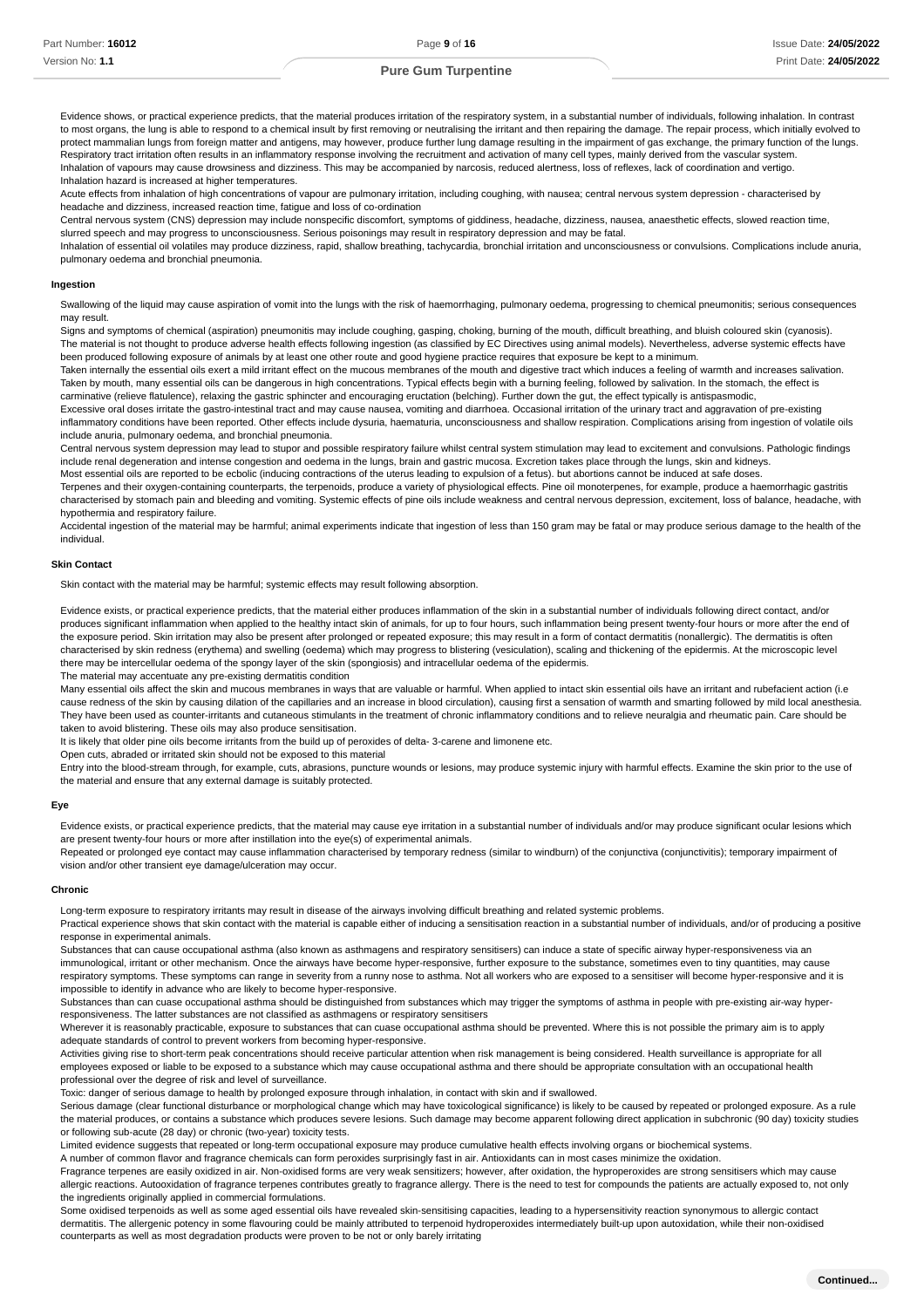Essential oils and isolates derived from the Pinacea family, including Pinus and Abies genera, should only be used when the level of peroxides is kept to the lowest practicable level, for instance by adding antioxidants at the time of production. Such products should have a peroxide value of less than 10 millimoles peroxide per liter. Based on the published literature mentioning sensitising properties when containing peroxides (Food and Chemical Toxicology 11,1053(1973); 16,843(1978); 16,853(1978).

Pine needles and their extracts may contain isocupressic acids. Isocupressic acids have been described as causing toxicity problems in beef cattle. It has been found that a substantial amount of isocupressic acid remains in the extracts

It has surprisingly been found that isocupressic acids can be removed from pine needle extracts to form an extract which still exhibits therapeutic activity (such as the ability to lower blood pressure).

On the basis, primarily, of animal experiments, concern has been expressed by at least one classification body that the material may produce carcinogenic or mutagenic effects; in respect of the available information, however, there presently exists inadequate data for making a satisfactory assessment.

Hydroperoxides of d-limonene are potent contact allergens when studied in guinea pigs. They may result when d-limonene is unstabilised against oxidation, or upon prolonged standing at room temperature and/ or upon exposure to light, or when stabiliser levels diminish. The two major hydroperoxides in auto-oxidised d-limonene, are cis- and translimonene-2-hydroperoxide (2-hydroperoxy-p-mentha-6,8-diene). In photo-oxidised d-limonene, they represent a minor fraction. Hydroperoxides may bind to proteins of the skin to make antigens either via a radical mechanism or after reactions to give epoxides. The cross-reactivity between the epoxide limonene-1,2-oxide, a potent contact allergen, and the hydroperoxides is NOT significant, indicating different mechanisms of sensitisation.

d-Limonene was considered to be weakly carcinogenic for the mouse fore-stomach epithelium, but not tumour producing. In 13-week and 2-year gavage-studies, male rats showed a range of compound-related kidney lesions including exacerbation of age-related nephropathy, mineralisation in the renal medulla, hyperplasia of the transitional epithelium overlying the renal papilla and proliferation of the renal tubular epithelium. Neoplasms were believed to be caused by progression to tubular cell hyperplasia to tubular cell adenomas and, with increasing size, to adenocarcinomas or carcinomas. The similarity of the nephrotoxicity caused by trichloroethylene and N-(4'-fluoro-4-biphenyl)acetamide, tris(2,3 dibromopropyl)phosphate in rats and the species specific nature of the response suggests that degeneration and necrosis of convoluted tubules may be associated with the accumulation of alpha-2u-globin (a2u-G). Since a2u-G is a species and gender-specific protein that is causal for both the cytotoxic and carcinogenic response in male rats, extrapolation of d-limonene carcinogenicity data from rat studies to other species (including humans) is probably not warranted. Humans do not synthesise a2u-G; they do however produce other related low molecular weight proteins capable of binding chemicals that cause a2u-G nephropathy in rats but this does not necessarily connote human risk. The Risk Assessment Forum of the USA EPA concluded;

Male renal rat tumours arising as a result of a process involving a2u-G accumulation do not contribute to the qualitative weight-of-evidence that the chemical poses a human carcinogenic hazard. Such tumours are included in dose-response extrapolations for the estimation of human carcinogenic risk. –

- If the chemical induces a2u-G accumulation in male rats, the associated nephropathy is not to be used as an end-point for determining non-carcinogenic hazard.

| <b>Pure Gum Turpentine</b> | <b>TOXICITY</b><br>Not Available                 | <b>IRRITATION</b><br>Not Available |                                               |
|----------------------------|--------------------------------------------------|------------------------------------|-----------------------------------------------|
|                            | <b>TOXICITY</b>                                  |                                    | <b>IRRITATION</b>                             |
|                            | Inhalation(Rat) LC50; 13.7 mg/l4h <sup>[1]</sup> |                                    | Eye (human): 175 ppm                          |
| gum turpentine             | Oral (Rat) LD50; 5760 mg/kg <sup>[2]</sup>       |                                    | Eye: adverse effect observed (irritating)[1]  |
|                            |                                                  |                                    | Skin: adverse effect observed (irritating)[1] |

Legend: 1. Value obtained from Europe ECHA Registered Substances - Acute toxicity 2.\* Value obtained from manufacturer's SDS. Unless otherwise specified data extracted from RTECS - Register of Toxic Effect of chemical Substances

#### **Pure Gum Turpentine**

Asthma-like symptoms may continue for months or even years after exposure to the material ends. This may be due to a non-allergic condition known as reactive airways dysfunction syndrome (RADS) which can occur after exposure to high levels of highly irritating compound. Main criteria for diagnosing RADS include the absence of previous airways disease in a non-atopic individual, with sudden onset of persistent asthma-like symptoms within minutes to hours of a documented exposure to the irritant. Other criteria for diagnosis of RADS include a reversible airflow pattern on lung function tests, moderate to severe bronchial hyperreactivity on methacholine challenge testing, and the lack of minimal lymphocytic inflammation, without eosinophilia. RADS (or asthma) following an irritating inhalation is an infrequent disorder with rates related to the concentration of and duration of exposure to the irritating substance. On the other hand, industrial bronchitis is a disorder that occurs as a result of exposure due to high concentrations of irritating substance (often particles) and is completely reversible after exposure ceases. The disorder is characterized by difficulty breathing, cough and mucus production.

Fragrance allergens act as haptens, i.e. low molecular weight chemicals that are immunogenic only when attached to a carrier protein. However, not all sensitising fragrance chemicals are directly reactive, but require previous activation. A prehapten is a chemical that itself is non- or low-sensitising, but that is transformed into a hapten outside the skin by simple chemical transformation (air oxidation, photoactivation) and without the requirement of specific enzymatic systems. A prohapten is a chemical that itself is non- or low-sensitising but that is transformed into a hapten in the skin (bioactivation) usually via enzyme catalysis. It is not always possible to know whether a particular allergen that is not directly reactive acts as a prehapten or as a prohapten, or both, because air oxidation and bioactivation can often give the same product (geraniol is an example). Some chemicals might act by all three pathways.

# **Prohaptens**

Compounds that are bioactivated in the skin and thereby form haptens are referred to as prohaptens.

In the case of prohaptens, the possibility to become activated is inherent to the molecule and activation cannot be avoided by extrinsic measures. Activation processes increase the risk for cross-reactivity between fragrance substances. Crossreactivity has been shown for certain alcohols and their corresponding aldehydes, i.e. between geraniol and geranial (citral) and between cinnamyl alcohol and cinnamal.

The human skin expresses enzyme systems that are able to metabolise xenobiotics, modifying their chemical structure to increase hydrophilicity and allow elimination from the body. Xenobiotic metabolism can be divided into two phases: phase I and phase II. Phase I transformations are known as activation or functionalisation reactions, which normally introduce or unmask hydrophilic functional groups. If the metabolites are sufficiently polar at this point they will be eliminated. However, many phase I products have to undergo subsequent phase II transformations, i.e. conjugation to make them sufficiently water soluble to be eliminated. Although the purpose of xenobiotic metabolism is detoxification, it can also convert relatively harmless compounds into reactive species. Cutaneous enzymes that catalyse phase I transformations include the cytochrome P450 mixed-function oxidase system, alcohol and aldehyde dehydrogenases, monoamine oxidases, flavin-containing monooxygenases and hydrolytic enzymes. Acyltransferases, glutathione S-transferases,

UDP-glucuronosyltransferases and sulfotransferases are examples of phase II enzymes that have been shown to be present in human skin . These enzymes are known to catalyse both activating and deactivating biotransformations, but the influence of the reactions on the allergenic activity of skin sensitisers has not been studied in detail. Skin sensitising prohaptens can be recognised and grouped into chemical classes based on knowledge of xenobiotic bioactivation reactions, clinical observations and/or in vivo and in vitro studies of sensitisation potential and chemical reactivity.

QSAR prediction: The relationships between molecular structure and reactivity that form the basis for structural alerts are based on well established principles of mechanistic organic chemistry. Examples of structural alerts are aliphatic aldehydes (alerting to the possibility of sensitisation via a Schiff base reaction with protein amino groups), and alpha,betaunsaturated carbonyl groups, C=C-CO- (alerting to the possibility of sensitisation via Michael addition of protein thiol groups). Prediction of the sensitisation potential of compounds that can act via abiotic or metabolic activation (pre- or prohaptens) is more complex compared to that of compounds that act as direct haptens without any activation. The autoxidation patterns can differ due to differences in the stability of the intermediates formed, e.g. it has been shown that autoxidation of the structural isomers linalool and geraniol results in different major haptens/allergens. Moreover, the complexity of the prediction increases further for those compounds that can act both as pre- and prohaptens. In such cases, the impact on the sensitisation potency depends on the degree of abiotic activation (e.g. autoxidation) in relation to the metabolic activation

#### **GUM TURPENTINE**

Fragrance allergens act as haptens, i.e. low molecular weight chemicals that are immunogenic only when attached to a carrier protein. However, not all sensitising fragrance chemicals are directly reactive, but require previous activation. A **prehapten** is a chemical that itself is non- or low-sensitising, but that is transformed into a hapten outside the skin by simple chemical transformation (air oxidation, photoactivation) and without the requirement of specific enzymatic systems.

In the case of prehaptens, it is possible to prevent activation outside the body to a certain extent by different measures, e.g. prevention of air exposure during handling and storage of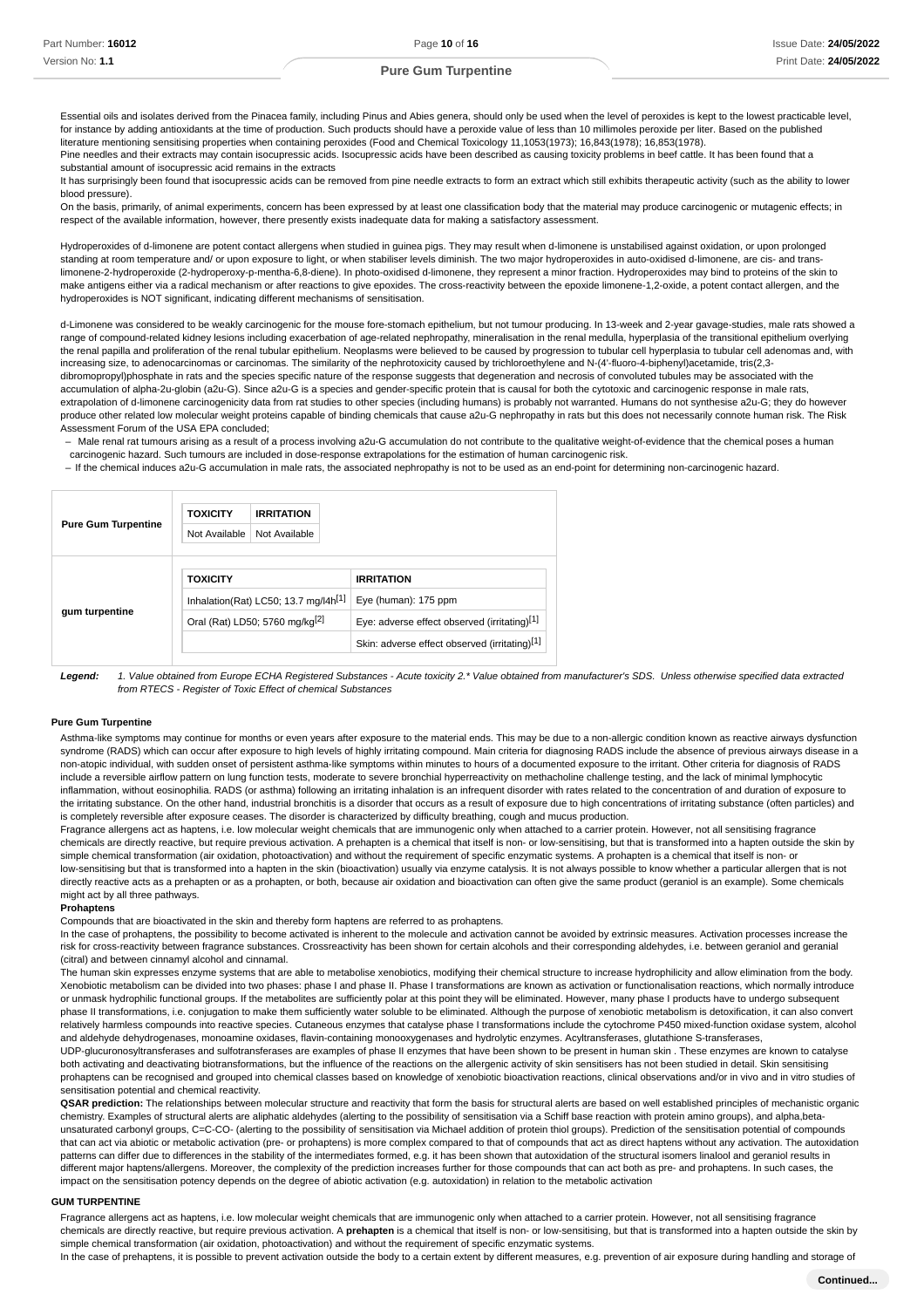the ingredients and the final product, and by the addition of suitable antioxidants. When antioxidants are used, care should be taken that they will not be activated themselves and thereby form new sensitisers.

## **Prehaptens**

Most terpenes with oxidisable allylic positions can be expected to autoxidise on air exposure due to their inherent properties. Depending on the stability of the oxidation products that are formed, a difference in the sensitisation potency of the oxidised terpenes can be seen

Autoxidation is a free radical chain reaction in which hydrogen atom abstraction in combination with addition of oxygen forms peroxyl radicals. The reaction shows selectivity for positions where stable radicals can be formed. So far, all fragrance substances that have been investigated with regard to the influence of autoxidation on the allergenic potential, including identification of formed oxidation products, have oxidisable allylic positions that are able to form hydroperoxides and/or hydrogen peroxide as primary oxidation products upon air exposure. Once the hydroperoxides have been formed outside the skin they form specific antigens and act as skin sensitisers. Secondary oxidation products such as aldehydes and epoxides can also be allergenic, thus further increasing the sensitisation potency of the autoxidation mixture. The process of photoactivation may also play a role, but further research is required to establish whether this activation route is currently underestimated in importance due to insufficient knowledge of the true haptens in this context. It should be noted that activation of substances via air oxidation results in various haptens that might be the same or cross-reacting with other haptens (allergens). The main allergens after air oxidation of linalool and linalyl acetate are the hydroperoxides. If linalyl acetate is chemically hydrolysed outside the skin it can thereafter be oxidised to the same haptens as seen for linalool. A corresponding example is citronellol and citronellyl acetate. In clincal studies, concomitant reactions to oxidised linalool and oxidised linalyl acetate have been observed. Whether these reactions depend on cross-reactivity or are due to exposure to both fragrance substances cannot be elucidated as both have an allergenic effect themselves. Linalool and linalyl acetate are the main components of lavender oil. They autoxidise on air exposure also when present in the essential oil, and form the same oxidation products found in previous studies of the pure synthetic terpenes. Experimental sensitisation studies showed that air exposure of lavender oil increased the sensitisation potency. Patch test results in dermatitis patients showed a connection between positive reactions to oxidised linalool, linalyl acetate and lavender oil.

#### **Prohaptens**

Compounds that are bioactivated in the skin and thereby form haptens are referred to as prohaptens.

In the case of probaptens, the possibility to become activated is inherent to the molecule and activation cannot be avoided by extrinsic measures. Activation processes increase the risk for cross-reactivity between fragrance substances. Crossreactivity has been shown for certain alcohols and their corresponding aldehydes, i.e. between geraniol and geranial (citral) and between cinnamyl alcohol and cinnamal.

The human skin expresses enzyme systems that are able to metabolise xenobiotics, modifying their chemical structure to increase hydrophilicity and allow elimination from the body. Xenobiotic metabolism can be divided into two phases: phase I and phase II. Phase I transformations are known as activation or functionalisation reactions, which normally introduce or unmask hydrophilic functional groups. If the metabolites are sufficiently polar at this point they will be eliminated. However, many phase I products have to undergo subsequent phase II transformations, i.e. conjugation to make them sufficiently water soluble to be eliminated. Although the purpose of xenobiotic metabolism is detoxification, it can also convert relatively harmless compounds into reactive species. Cutaneous enzymes that catalyse phase I transformations include the cytochrome P450 mixed-function oxidase system, alcohol and aldehyde dehydrogenases, monoamine oxidases, flavin-containing monooxygenases and hydrolytic enzymes. Acyltransferases, glutathione S-transferases,

UDP-glucuronosyltransferases and sulfotransferases are examples of phase II enzymes that have been shown to be present in human skin . These enzymes are known to catalyse both activating and deactivating biotransformations, but the influence of the reactions on the allergenic activity of skin sensitisers has not been studied in detail. Skin sensitising prohaptens can be recognised and grouped into chemical classes based on knowledge of xenobiotic bioactivation reactions, clinical observations and/or in vivo and in vitro studies of sensitisation potential and chemical reactivity.

**QSAR prediction:** The relationships between molecular structure and reactivity that form the basis for structural alerts are based on well established principles of mechanistic organic chemistry. Examples of structural alerts are aliphatic aldehydes (alerting to the possibility of sensitisation via a Schiff base reaction with protein amino groups), and alpha,betaunsaturated carbonyl groups, C=C-CO- (alerting to the possibility of sensitisation via Michael addition of protein thiol groups). Prediction of the sensitisation potential of compounds that can act via abiotic or metabolic activation (pre- or prohaptens) is more complex compared to that of compounds that act as direct haptens without any activation. The autoxidation patterns can differ due to differences in the stability of the intermediates formed, e.g. it has been shown that autoxidation of the structural isomers linalool and geraniol results in different major haptens/allergens. Moreover, the complexity of the prediction increases further for those compounds that can act both as pre- and prohaptens. In such cases, the impact on the sensitisation potency depends on the degree of abiotic activation (e.g. autoxidation) in relation to the metabolic activation. For bicyclic terpenes:

**Acute toxicity**: The literature abounds with clinical reports of accidental and intentional acute poisoning with pinene-based turpentine.

Rat oral LD50 values are available for alpha-pinene, beta-pinene, camphene and turpentine oil and indicate these materials to be very low in oral acute toxicity with LD50 values in the range from 3388 mg/kg to greater than 5000 mg/kg. Rabbit dermal LD50 values similarly indicate very low toxicities with values greater than the limit doses of 2000 or 5000 mg/kg. Acute inhalation toxicity has been measure in different animal species. The acute LC50 was reported to be 13,500 mg/m3 in rats, 13,500 mg/m3 in guinea pigs, and 9000 mg/m3 in mice . The acute inhalation LC50 of commercial grade turpentine in Wistar rats is reported to be in the range of 12,000-20,000 mg/m3 for 1 to 6 hour exposures and the LC50 for a 2-hour exposure in Swiss-Webster mice is 29,000 mg/m3 . Based on these results the acute oral, dermal, and inhalation toxicities of bicyclic terpene hydrocarbons is concluded to be low.

**Repeat dose toxicity**: A 28-day repeat dose study has been performed with camphene according to an OECD Guideline 407 in both sexes of Wistar rats. Animals of both sexes at the 1000 mg/kg bw/day dose exhibited vacuolization of hepatocytes and increase liver weights. Male rats also exhibited alpha-2-microglobulin-type nephrotoxicity at all dose levels. Subsequent investigations have shown that the alpha-2-microglobulin nephropathy found in the F344/N male rat does not develop in mammals that do not express the hepatic form of alpha-2-microglobulin (e.g. other strains of rats, mice, dogs, humans). Therefore, the nephrotoxicity observed in the camphene study in male F344 rats is not relevant to the human health risk assessment. Based on liver toxicity, the NOAEL for this study is concluded to be 250 mg/kg bw/day

**Reproductive toxicity:** In the a-animal species study, no reproductive effects were observed when dose levels of up to 260 to 600 mg/kg bw of an essential oil predominantly composed of bicyclic terpene hydrocarbons (alpha-pinene, beta-pinene, and sabinene) was administered daily to mice, rats, or hamsters during gestation. When this data is combined with the fact that no adverse effects were observed to the reproductive organs in a 28-day study with camphene at dose levels up to 250 mg/kg bw/day, it is concluded that bicyclic terpene hydrocarbons including alpha-pinene and beta-pinene are not reproductive toxicants

Two ninety day inhalation studies have been performed for alpha-pinene in which a full complement of male and female sex organs and tissues were subjected to histopathological examination. Both studies reported no microscopic changes that could be associated with exposure to the test substance. Taking into account the lack of any effects to females in a earlier teratology study, the absence of any maternal or developmental effects in a reproductive/developmental study of a pinene-based oil and for a structurally related monoterpene hydrocarbon, myrcene, it can be concluded that the members of this category show no significant reproductive or developmental toxicity

**Developmental toxicity:.** Based on the NOAELs for maternal and developmental toxicity in studies with camphene (250 and 1000 mg/kg bw/day) and a terpene hydrocarbon mixture containing alpha- and beta-pinene and camphene (688 mg/kg bw/day), and the lack of any signs of maternal or developmental toxicity in a mice,

rats, or hamsters given 260 to 600 mg/kg bw/day of a mixture composed primarily (>80%) of alpha- and beta-pinene and sabinene, it is concluded that bicyclic terpene hydrocarbons are not maternal or developmental toxicants.

## **Genotoxicity:**

In vitro: In vitro genotoxicity assays available for alpha-pinene, beta-pinene and camphene demonstrate that these substances have a little, if any, genotoxic potential. In standard Ames assays of alpha-pinene, beta-pinene and camphene, Salmonella typhimurium strains TA97, TA98, TA100, TA1535, TA1537, and TA1538 provided no evidence of mutagenicity at any dose tested.

In vivo: Based on the lack of any evidence of genotoxicity in numerous in vitro assays with and without metabolic activation, it is unlikely that any of these bicyclic terpenes would exhibit a significant genotoxic potential in vivo.

# **Pure Gum Turpentine & GUM TURPENTINE**

The following information refers to contact allergens as a group and may not be specific to this product.

Contact allergies quickly manifest themselves as contact eczema, more rarely as urticaria or Quincke's oedema. The pathogenesis of contact eczema involves a cell-mediated (T lymphocytes) immune reaction of the delayed type. Other allergic skin reactions, e.g. contact urticaria, involve antibody-mediated immune reactions. The significance of the contact allergen is not simply determined by its sensitisation potential: the distribution of the substance and the opportunities for contact with it are equally important. A weakly sensitising substance which is widely distributed can be a more important allergen than one with stronger sensitising potential with which few individuals come into contact. From a clinical point of view, substances are noteworthy if they produce an allergic test reaction in more than 1% of the persons tested.

Epoxidation of double bonds is a common bioactivation pathway for alkenes. The allylic epoxides, so formed, were found to possess sensitising capacity in vivo and in vitro and to chemically reactive towards a common hexapeptide containing the most common nucleophilic amino acids. Further-more, a SAR study of potentially prohaptenic alkenes demonstrated that conjugated dienes in or in conjunction with a six-membered ring are prohaptens, whereas related alkenes containing isolated double bonds or an acyclic conjugated diene were weak or nonsensitizing compounds.This difference in sensitizing capacity of conjugated dienes as compared to alkenes with isolated double bonds was found to be due to the high reactivity and sensitizing capacity of the allylic epoxides metabolically formed from conjugated dienes.

Allergic Contact Dermatitis––Formation, Structural Requirements,and Reactivity of Skin Sensitizers.

Ann-Therese Karlberg et al: Chem. Res. Toxicol. 2008, 21, pp 53–69

http://ftp.cdc.gov/pub/Documents/OEL/06.%20Dotson/References/Karlberg\_2008.pdf

Adverse reactions to fragrances in perfumes and in fragranced cosmetic products include allergic contact dermatitis, irritant contact dermatitis, photosensitivity, immediate contact reactions (contact urticaria), and pigmented contact dermatitis. Airborne and connubial contact dermatitis occur.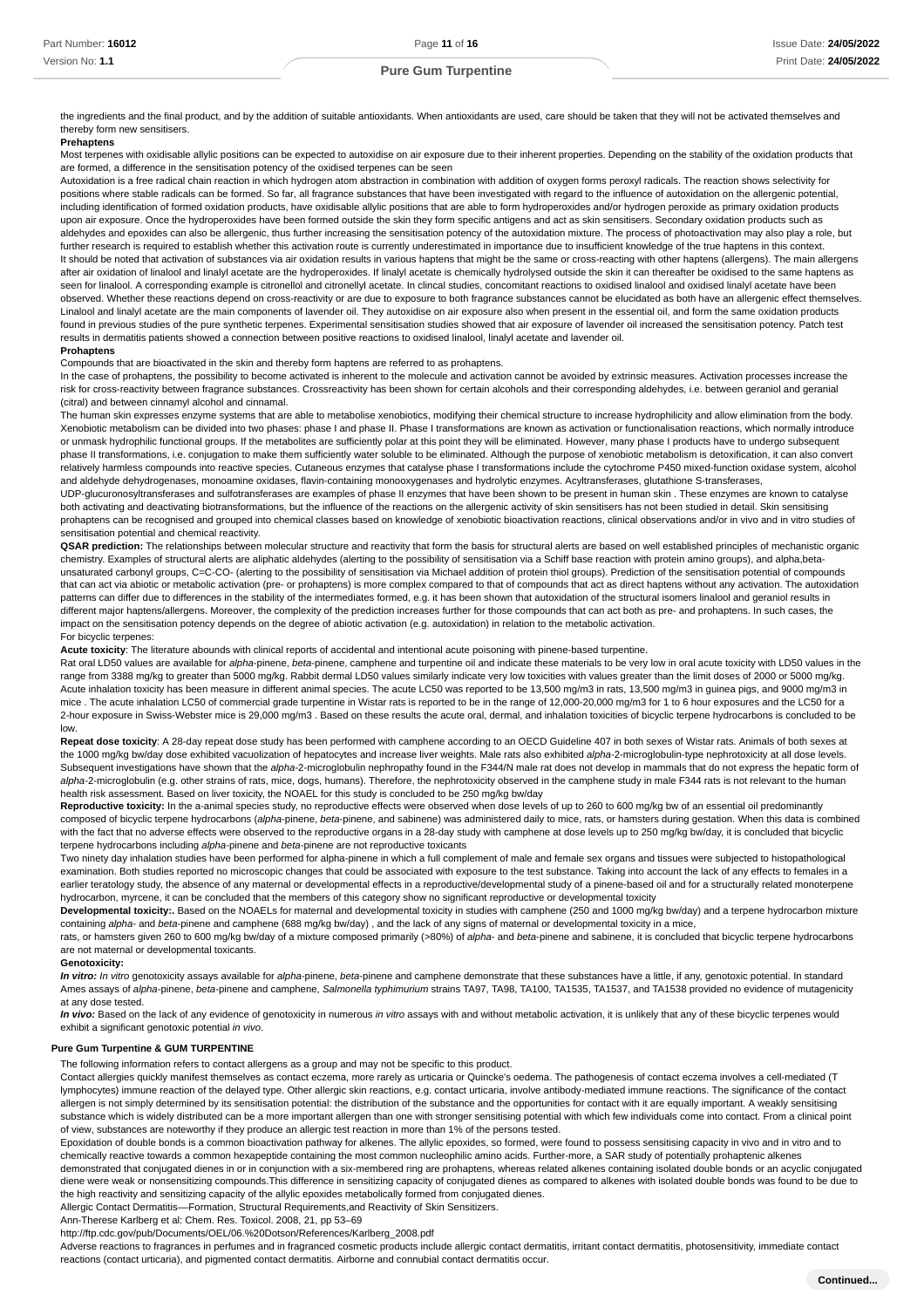Intolerance to perfumes, by inhalation, may occur if the perfume contains a sensitising principal. Symptoms may vary from general illness, coughing, phlegm, wheezing, chesttightness, headache, exertional dyspnoea, acute respiratory illness, hayfever, and other respiratory diseases (including asthma). Perfumes can induce hyper-reactivity of the respiratory tract without producing an IgE-mediated allergy or demonstrable respiratory obstruction. This was shown by placebo-controlled challenges of nine patients to 'perfume mix'. The same patients were also subject to perfume provocation, with or without a carbon filter mask, to ascertain whether breathing through a filter with active carbon would prevent symptoms. The patients breathed through the mouth, during the provocations, as a nose clamp was used to prevent nasal inhalation. The patient's earlier symptoms were verified; breathing through the carbon filter had no protective effect. The symptoms were not transmitted via the olfactory nerve but they may have been induced by trigeminal reflex via the respiratory tract or by the eyes.

Cases of occupational asthma induced by perfume substances such as isoamyl acetate, limonene, cinnamaldehyde and benzaldehyde, tend to give persistent symptoms even though the exposure is below occupational exposure limits.

Inhalation intolerance has also been produced in animals. The emissions of five fragrance products, for one hour, produced various combinations of sensory irritation, pulmonary irritation, decreases in expiratory airflow velocity as well as alterations of the functional observational battery indicative of neurotoxicity in mice. Neurotoxicity was found to be more severe after mice were repeatedly exposed to the fragrance products, being four brands of cologne and one brand of toilet water.

Contact allergy to fragrances is relatively common, affecting 1 to 3% of the general population, based on limited testing with eight common fragrance allergens and about 16 % of patients patch tested for suspected allergic contact dermatitis.

Contact allergy to fragrance ingredients occurs when an individual has been exposed, on the skin, to a suffcient degree of fragrance contact allergens. Contact allergy is a life-long, specifically altered reactivity in the immune system. This means that once contact allergy is developed, cells in the immune system will be present which can recognise and react towards the allergen. As a consequence, symptoms, i.e. allergic contact dermatitis, may occur upon re-exposure to the fragrance allergen(s) in question. Allergic contact dermatitis is an inflammatory skin disease characterised by erythema, swelling and vesicles in the acute phase. If exposure continues it may develop into a chronic condition with scaling and painful fissures of the skin. Allergic contact dermatitis to fragrance ingredients is most often caused by cosmetic products and usually involves the face and/or hands. It may affect fitness for work and the quality of life of the individual. Fragrance contact allergy has long been recognised as a frequent and potentially disabling problem. Prevention is possible as it is an environmental disease and if the environment is modified (e.g. by reduced use concentrations of allergens), the disease frequency and severity will decrease Fragrance contact allergy is mostly non-occupational and related to the personal use of cosmetic products. Allergic contact dermatitis can be severe and widespread, with a significant impairment of quality of life and potential consequences for fitness for work. Thus, prevention of contact sensitisation to fragrances, both in terms of primary prevention (avoiding sensitisation) and secondary prevention (avoiding relapses of allergic contact dermatitis in those already sensitised), is an important objective of public health risk management measure.

**Hands:** Contact sensitisation may be the primary cause of hand eczema, or may be a complication of irritant or atopic hand eczema. The number of positive patch tests has been reported to correlate with the duration of hand eczema, indicating that long-standing hand eczema may often be complicated by sensitisation .Fragrance allergy may be a relevant problem in patients with hand eczema; perfumes are present in consumer products to which their hands are exposed. A significant relationship between hand eczema and fragrance contact allergy has been found in some studies based on patients investigated for contact allergy. However, hand eczema is a multi-factorial disease and the clinical significance of fragrance contact allergy in (severe) chronic hand eczema may not be clear.

**Axillae Bilateral axillary** (underarm) dermatitis may be caused by perfume in deodorants and, if the reaction is severe, it may spread down the arms and to other areas of the body. In individuals who consulted a dermatologist, a history of such first-time symptoms was significantly related to the later diagnosis of perfume allergy.

**Face** Facial eczema is an important manifestation of fragrance allergy from the use of cosmetic products (16). In men, after-shave products can cause an eczematous eruption of the beard area and the adjacent part of the neck and men using wet shaving as opposed to dry have been shown to have an increased risk of of being fragrance allergic.

**Irritant reactions (including contact urticaria):** Irritant effects of some individual fragrance ingredients, e.g. citral are known. Irritant contact dermatitis from perfumes is believed to be common, but there are no existing investigations to substantiate this. Many more people complain about intolerance or rashes to perfumes/perfumed products than are shown to be allergic by testing. This may be due to irritant effects or inadequate diagnostic procedures. Fragrances may cause a dose-related contact urticaria of the non-immunological type (irritant contact urticaria). Cinnamal, cinnamic alcohol, and Myroxylon pereirae are well recognised causes of contact urticaria, but others, including menthol, vanillin and benzaldehyde have also been reported . The reactions to Myroxylon pereirae may be due to cinnamates. A relationship to delayed contact hypersensitivity was suggested , but no significant difference was found between a fragrance-allergic group and a control group in the frequency of immediate reactions to fragrance ingredients in keeping with a nonimmunological basis for the reactions seen.

Pigmentary anomalies: The term "pigmented cosmetic dermatitis" was introduced in 1973 for what had previously been known as melanosis faciei feminae when the mechanism (type IV allergy) and causative allergens were clarified.. It refers to increased pigmentation, usually on the face/neck, often following sub-clinical contact dermatitis. Many cosmetic ingredients were patch tested at non-irritant concentrations and statistical evaluation showed that a number of fragrance ingredients were associated: jasmine absolute, ylang-ylang oil, cananga oil, benzyl salicylate, hydroxycitronellal, sandalwood oil, geraniol, geranium oil.

**Photo-reactions** Musk ambrette produced a considerable number of allergic photocontact reactions (in which UV-light is required) in the 1970s and was later banned from use in the EU. Nowadays, photoallergic contact dermatitis is uncommon . Furocoumarins (psoralens) in some plant-derived fragrance ingredients caused phototoxic reactions with erythema followed by hyperpigmentation resulting in Berloque dermatitis. There are now limits for the amount of furocoumarins in fragrance products. Phototoxic reactions still occur but are rare.

General/respiratory: Fragrances are volatile and therefore, in addition to skin exposure, a perfume also exposes the eyes and naso-respiratory tract. It is estimated that 2-4% of the adult population is affected by respiratory or eye symptoms by such an exposure. It is known that exposure to fragrances may exacerbate pre-existing asthma . Asthma-like symptoms can be provoked by sensory mechanisms. In an epidemiological investigation, a significant association was found between respiratory complaints related to fragrances and contact allergy to fragrance ingredients, in addition to hand eczema, which were independent risk factors in a multivariate analysis.

d-Limonene is readily absorbed by inhalation and ingestion. Dermal absorption is reported to be lower than by the inhalation route. d-Limonene is rapidly distributed to different tissues in the body, readily metabolised and eliminated primarily through the urine.

Limonene exhibits low acute toxicity by all three routes in animals. Limonene is a skin irritant in both experimental animals and humans. Limited data are available on the potential to cause eye and respiratory irritation. Autooxidised products of d-limonene have the potential to be skin sensitisers. Limited data are available in humans on the potential to cause respiratory sensitisation. Autooxidation of limonene occurs readily in the presence of light and air forming a variety of oxygenated monocyclic terpenes. Risk of skin sensitisation is high in situations where contact with oxidation products of limonene occurs.

Renal tumours induced by limonene in male rats is though to be sex and species specific and are not considered relevant to humans. Repeated exposure affects the amount and activity of liver enzymes, liver weight, blood cholesterol levels and bile flow in animals. Increase in liver weight is considered a physiological adaption as no toxic effects on the liver have been reported. From available data it is not possible to identify an NOAEL for these effects. Limonene is neither genotoxic or teratogenic nor toxic to the reproductive system.

> ×  $\overline{\mathbf{x}}$ V  $\overline{\mathbf{x}}$

| <b>Acute Toxicity</b>             |   | Carcinogenicity                 |
|-----------------------------------|---|---------------------------------|
| <b>Skin Irritation/Corrosion</b>  |   | Reproductivity                  |
| Serious Eye Damage/Irritation     |   | <b>STOT - Single Exposure</b>   |
| Respiratory or Skin sensitisation | ັ | <b>STOT - Repeated Exposure</b> |
| Mutagenicity                      | × | <b>Aspiration Hazard</b>        |
|                                   |   |                                 |

Legend:  $\blacktriangleright$  - Data either not available or does not fill the criteria for classification – Data available to make classification

## **SECTION 12 Ecological information**

| Toxicity                   |                 |                           |                               |               |                  |        |
|----------------------------|-----------------|---------------------------|-------------------------------|---------------|------------------|--------|
|                            | <b>Endpoint</b> | <b>Test Duration (hr)</b> | <b>Species</b>                | Value         | Source           |        |
| <b>Pure Gum Turpentine</b> | Not Available   | Not Available             | Not Available                 | Not Available | Not Available    |        |
|                            | Endpoint        | <b>Test Duration (hr)</b> | <b>Species</b>                |               | Value            | Source |
|                            | NOEC(ECx)       | 48h                       | Algae or other aquatic plants |               | $0.247$ mg/l 2   |        |
| gum turpentine             | LC50            | 96h                       | Fish                          |               | $0.01$ mg/l      | 1      |
|                            | EC50            | 48h                       | Crustacea                     |               | $0.475$ mg/l   2 |        |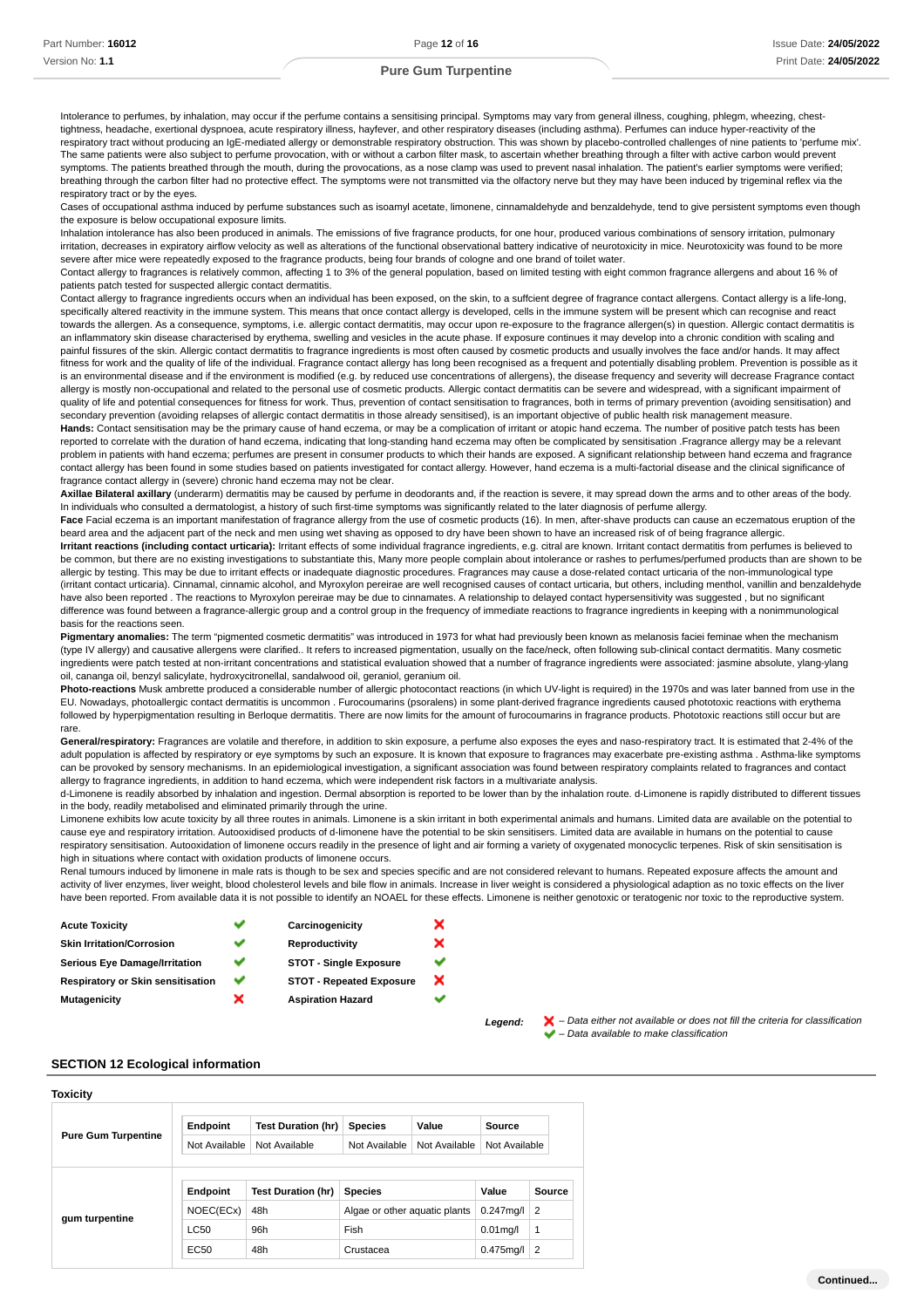Legend: Extracted from 1. IUCLID Toxicity Data 2. Europe ECHA Registered Substances - Ecotoxicological Information - Aquatic Toxicity 4. US EPA, Ecotox database - Aquatic Toxicity Data 5. ECETOC Aquatic Hazard Assessment Data 6. NITE (Japan) - Bioconcentration Data 7. METI (Japan) - Bioconcentration Data 8. Vendor Data Toxic to aquatic organisms, may cause long-term adverse effects in the aquatic environment.

Do NOT allow product to come in contact with surface waters or to intertidal areas below the mean high water mark. Do not contaminate water when cleaning equipment or disposing of equipment wash-waters.

Wastes resulting from use of the product must be disposed of on site or at approved waste sites.

When spilled this product may act as a typical oil, causing a film, sheen, emulsion or sludge at or beneath the surface of the body of water. The oil film on water surface may physically affect the aquatic organisms, due to the interruption of the

oxygen transfer between the air and the water Oils of any kind can cause:

- drowning of water-fowl due to lack of buoyancy, loss of insulating capacity of feathers, starvation and vulnerability to predators due to lack of mobility

- lethal effects on fish by coating gill surfaces, preventing respiration

- asphyxiation of benthic life forms when floating masses become engaged with surface debris and settle on the bottom and

adverse aesthetic effects of fouled shoreline and beaches –

In case of accidental releases on the soil, a fine film is formed on the soil, which prevents the plant respiration process and the soil particle saturation. It may cause deep water infestation.

For Terpenes such as Limonene and Isoprene:

Atmospheric Fate: Contribute to aerosol and photochemical smog formation. When terpenes are introduced to the atmosphere, may either decrease ozone concentrations when oxides of nitrogen are low or, if emissions take place in polluted air (i.e. containing high concentrations of nitrogen oxides), leads to an increase in ozone concentrations. Lower terpenoids can react with unstable reactive gases and may act as precursors of photochemical smog therefore indirectly influencing community and ecosystem properties. The reactions of ozone with larger unsaturated compounds, such as the terpenes can give rise to oxygenated species with low vapour pressures that subsequently condense to form secondary organic aerosol.

Aquatic Fate: Complex chlorinated terpenes such as toxaphene (a persistent, mobile and toxic insecticide) and its degradation products were produced by photoinitiated reactions in an aqueous system, initially containing limonene and other monoterpenes, simulating pulp bleach conditions.

Substances containing unsaturated carbons are ubiquitous in indoor environments. They result from many sources (see below). Most are reactive with environmental ozone and many produce stable products which are thought to adversely affect human health.The potential for surfaces in an enclosed space to facilitate reactions should be considered. Source of unsaturated substances Unsaturated substances (Reactive Emissions) Major Stable Products produced following reaction with ozone.

| Occupants (exhaled breath, ski oils,<br>personal care products)                                             | Isoprene, nitric oxide, squalene, unsaturated sterols,<br>oxidation products                                                                     | Methacrolein, methyl vinyl ketone, nitrogen dioxide, acetone, 6MHQ, geranyl acetone,<br>oleic acid and other unsaturated fatty acids, unsaturated 4OPA, formaldehyde, nonanol, decanal, 9-oxo-nonanoic acid, azelaic acid, nonanoic<br>acid.             |
|-------------------------------------------------------------------------------------------------------------|--------------------------------------------------------------------------------------------------------------------------------------------------|----------------------------------------------------------------------------------------------------------------------------------------------------------------------------------------------------------------------------------------------------------|
| cypress, cedar and silver fir boards,<br>houseplants                                                        | Soft woods, wood flooring, including Isoprene, limonene, alpha-pinene, other terpenes and<br>sesquiterpenes                                      | Formaldehyde, 4-AMC, pinoaldehyde, pinic acid, pinonic acid, formic acid, methacrolein,<br>methyl vinyl ketone, SOAs including ultrafine particles                                                                                                       |
| Carpets and carpet backing                                                                                  | 4-Phenylcyclohexene, 4-vinylcyclohexene, styrene,<br>2-ethylhexyl acrylate, unsaturated fatty acids and esters                                   | Formaldehyde, acetaldehyde, benzaldehyde, hexanal, nonanal, 2-nonenal                                                                                                                                                                                    |
| Linoleum and paints/polishes<br>containing linseed oil                                                      | Linoleic acid, linolenic acid                                                                                                                    | Propanal, hexanal, nonanal, 2-heptenal, 2-nonenal, 2-decenal, 1-pentene-3-one,<br>propionic acid, n-butyric acid                                                                                                                                         |
| Latex paint                                                                                                 | Residual monomers                                                                                                                                | Formaldehyde                                                                                                                                                                                                                                             |
| Certain cleaning products, polishes<br>waxes, air fresheners                                                | Limonene, alpha-pinene, terpinolene, alpha-terpineol,<br>linalool, linalyl acetate and other terpenoids, longifolene<br>and other sesquiterpenes | Formaldehyde, acetaldehyde, glycoaldehyde, formic acid, acetic acid, hydrogen and<br>organic peroxides, acetone, benzaldehyde, 4-hydroxy-4-methyl-5-hexen-1-al, 5-ethenyl-<br>dihydro-5-methyl-2(3H)-furanone, 4-AMC, SOAs including ultrafine particles |
| Natural rubber adhesive                                                                                     | Isoprene, terpenes                                                                                                                               | Formaldehyde, methacrolein, methyl vinyl ketone                                                                                                                                                                                                          |
| Photocopier toner, printed paper,<br>styrene polymers                                                       | Styrene                                                                                                                                          | Formaldehyde, benzaldehyde                                                                                                                                                                                                                               |
| Environmental tobacco smoke                                                                                 | Styrene, acrolein, nicotine                                                                                                                      | Formaldehyde, benzaldehyde, hexanal, glyoxal, N-methylformamide, nicotinaldehyde,<br>cotinine                                                                                                                                                            |
| Soiled clothing, fabrics, bedding                                                                           | Squalene, unsaturated sterols, oleic acid and other<br>saturated fatty acids                                                                     | Acetone, geranyl acetone, 6MHO, 40PA, formaldehyde, nonanal, decanal, 9-oxo-<br>nonanoic acid, azelaic acid, nonanoic acid                                                                                                                               |
| Soiled particle filters                                                                                     | Unsaturated fatty acids from plant waxes, leaf litter, and<br>other vegetative debris; soot; diesel particles                                    | Formaldehyde, nonanal, and other aldehydes; azelaic acid; nonanoic acid; 9-oxo-<br>nonanoic acid and other oxo-acids; compounds with mixed functional groups (=O, -OH,<br>and -COOH)                                                                     |
| Ventilation ducts and duct liners                                                                           | Unsaturated fatty acids and esters, unsaturated oils,<br>neoprene                                                                                | C5 to C10 aldehydes                                                                                                                                                                                                                                      |
| 'Urban grime'                                                                                               | Polycyclic aromatic hydrocarbons                                                                                                                 | Oxidized polycyclic aromatic hydrocarbons                                                                                                                                                                                                                |
| Perfumes, colognes, essential oils<br>(e.g. lavender, eucalyptus, tea tree) terpinene-4-ol, gamma-terpinene | Limonene, alpha-pinene, linalool, linalyl acetate,                                                                                               | Formaldehyde, 4-AMC, acetone, 4-hydroxy-4-methyl-5-hexen-1-al, 5-ethenyl-dihydro-<br>5-methyl-2(3H) furanone, SOAs including ultrafine particles                                                                                                         |
| Overall home emissions                                                                                      | Limonene, alpha-pinene, styrene                                                                                                                  | Formaldehyde, 4-AMC, pinonaldehyde, acetone, pinic acid, pinonic acid, formic acid,<br>benzaldehyde. SOAs including ultrafine particles                                                                                                                  |

Abbreviations: 4-AMC, 4-acetyl-1-methylcyclohexene; 6MHQ, 6-methyl-5-heptene-2-one, 4OPA, 4-oxopentanal, SOA, Secondary Organic Aerosols

Reference: Charles J Weschler; Environmental Helath Perspectives, Vol 114, October 2006

For Limonenes:

Atmospheric Fate: Due to the high volatility of limonene, the atmosphere is expected to be the major environmental sink for this chemical. The oxidation of limonene may contribute to aerosol and photochemical smog formation. The daytime atmospheric lifetime of d-limonene is estimated to range from 12 to 48 minutes depending upon local hydroxyl rate and ozone concentrations. Ozonolysis of limonene may also lead to the formation of hydrogen peroxide and organic peroxides, which have various toxic effects on plant cells and may damage forests. Reactions with nitrogen oxides produce aerosol formation as well as lower molecular weight products such as formaldehyde, acetaldehyde, formic acid, acetone and peroxyacetyl nitrate.

Terrestrial fate: When released to the ground, limonene is expected to have low to very low mobility in soil based on its physicochemical properties. It is expected that limonene will rapidly volatilize from both dry and moist soil, however; its absorption to soil may slow the process.

Aquatic fate: In the aquatic environment, limonene is expected to evaporate to a significant extent owing to its high volatility. The estimated half-life for volatilisation of limonene from a model river 1 m deep is 3.4 h. Some limonene is expected to absorb to sediment and suspended organic matter. Hydrolysis of limonene is not expected in terrestrial or in aquatic environments. The hydrolytic half-life of d-limonene is estimated to be >1000 days.

Ecotoxicity: Biotic degradation of limonene has been shown with some species of microorganisms such as Penicillium digitatum, Corynespora cassiicola, Diplodia gossyppina and a soil strain of Pseudomonans sp (SL strain). Limonene is readily biodegradable under aerobic conditions. Biodegradation has been assessed under anaerobic conditions; there was no indication of any metabolisms, possibly because of the toxicity to micro-organisms. Limonene may bioaccumulate in fish and other aquatic species. Technical limonene is practically nontoxic to birds and is slightly toxic to freshwater fish and invertebrates on an acute basis. Limonene has low subacute toxicity to bobwhite quail. For bicyclic monoterpenes:

**Photodegradation:** The calculated photodegradation half-lives for the structurally defined materials in this group are in the range from 1.4 to 9.4 hours. These calculations are based on measured OH rate constants for alpha-pinene, beta-pinene, camphene and trans-pinane, measured ozone and NO3 rate constants with the exception of trans-pinane. **Stability In Water:** No hydrolysis is possible for any of the materials in this group. All are expected to be very stable in aqueous solution.

**Biodegradation:** Studies evaluating biodegradability are available for this group of substances using standard OECD Guideline protocols. Additional studies in soil horizons obtained from coniferous and deciduous forests provide a broader perspective on the biodegradation of bicyclic terpene hydrocarbons in the environment.. Four studies on alpha-pinene showed limited biodegradability. The first, evaluated inherent biodegradability, and reported 37% biodegradation at 31 days ; the second, evaluated ready biodegradability, and reported 38% biodegradation at 28 days ; and a third,evaluated ready biodegradability using a mixture mainly of alpha and beta-pinene in a closed bottle test, reported very limited biodegradability In the fourth experiment, a mixture of 50.9% alpha-pinene and 36.8% beta-pinene was concluded to be inherently biodegradable based on the results of a clos bottle Sturm test. The mixture was 52% biodegraded within 28 days, but there was no indication that biodegradation had ceased.

Very limited biodegradability was also reported for 3-carene and for camphene (less than 20%). In studies showing limited biodegradability, the authors concluded that the high vapor pressure and low water solubility of these substances led to volatilization of the test substance in the upper parts of the test vessel, thereby, limiting aerobic biodegradation. Additional studies in extracts and slurries prepared from soils of coniferous and deciduous forest indicate rapid and complete biodegradation of alpha-pinene in a closed bottle test.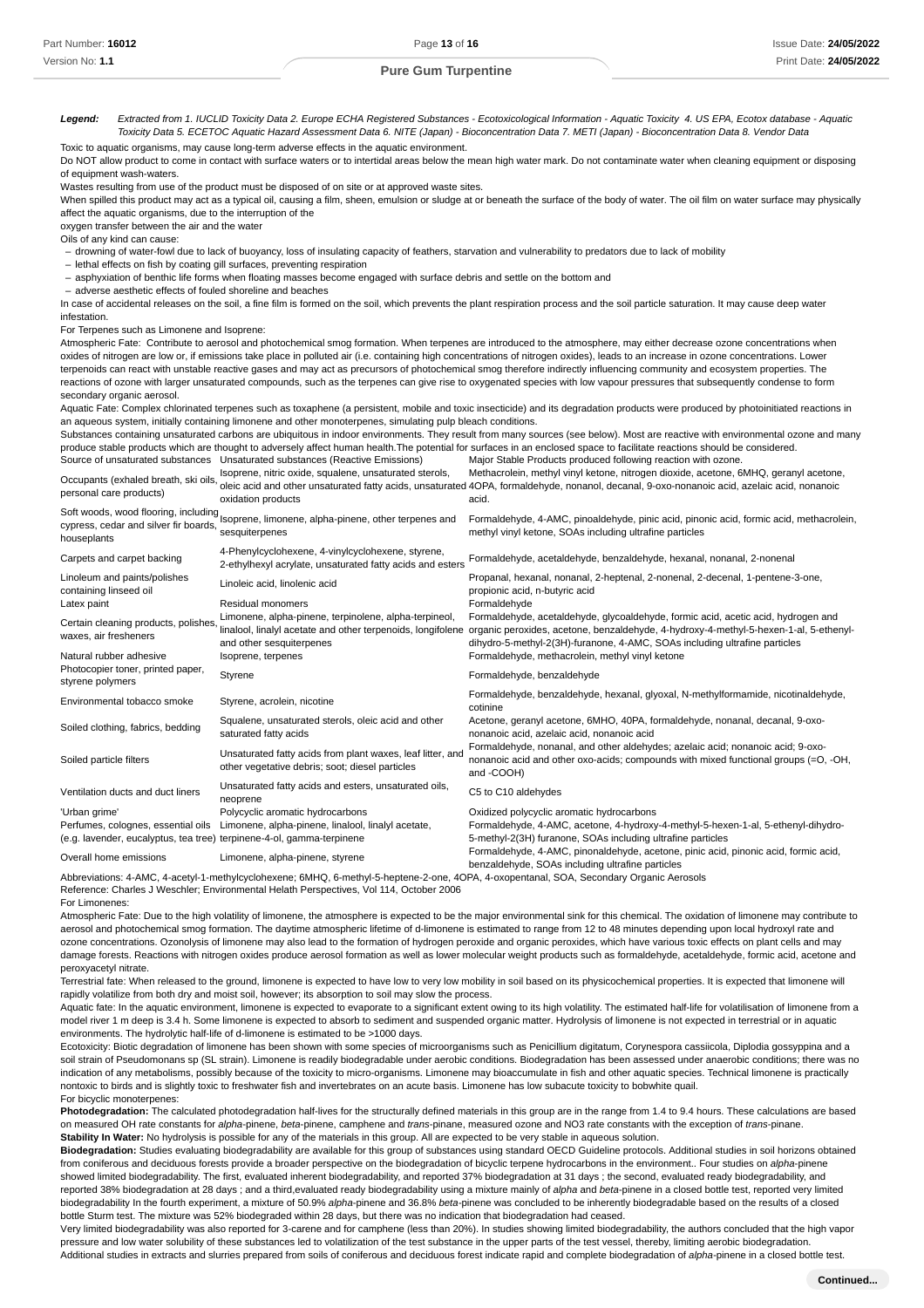Soil extracts from coniferous and hardwood watersheds were added to sealed flasks containing oxygen-saturated media that were preconditioned with alpha-pinene for 24 hours. alpha-Pinene underwent 100% biodegradation after approximately 8 days in acclimated medium and after day 15 in non-acclimated medium. The authors concluded the pinene is completely degradable in extracts prepared from watershed soils of coniferous or deciduous forests.

#### **Ecotoxicity**:

Fish LC50 (96 h): fathead minnow 0.28 mg/l (alpha-pinene); 0.5 mg/l (beta-pinene); Brachydanio rerio 0.72 mg/l (camphene) (closed system flow through).

The calculated values for camphene, cis-pinane, dihydropinene, and *Lalpha*-pinene, are 0.62, 0.63, 0.63 and 0.28 mg/l, respectively. These values indicate that all of these materials and mixtures that are made up primarily of these substances, should have acute fish toxicities on the order of 0.5 mg/l.

Daphnia magna LC50 (48 h): 1.44 mg/l (alpha-pinene); 1.256 mg/l (beta-pinene)

The calculated values for camphene, cis-pinane, dihydropinene, and *I-alpha-*pinene, 0.79, 0.8, 0.8 and 0.22 mg/l, respectively, indicates that all of these materials and mixtures that primarily are made up of these substances, should all have acute aquatic invertebrate toxicities on the order of 1.0 mg/l.

The 96-hour calculated values for camphene, cis-pinane, dihydropinene, and *I-alpha*-pinene, 0.56, 0.57, 0.57 and 0.22 mg/l, respectively, indicates that all of these materials and mixtures that primarily are made up of these substances, should all have acute aquatic plant toxicity on the order of 0.5 mg/l. **DO NOT** discharge into sewer or waterways.

|  | Persistence and degradability |
|--|-------------------------------|
|  |                               |

| Persistence: Water/Soil               | Persistence: Air                      |
|---------------------------------------|---------------------------------------|
| No Data available for all ingredients | No Data available for all ingredients |

#### **Bioaccumulative potential**

| Ingredient       | <b>Bioaccumulation</b>                |
|------------------|---------------------------------------|
|                  | No Data available for all ingredients |
| Mobility in soil |                                       |

| UUIIILY III SUII |                                       |  |
|------------------|---------------------------------------|--|
| Ingredient       | <b>Mobility</b>                       |  |
|                  | No Data available for all ingredients |  |

# **SECTION 13 Disposal considerations**

# **Waste treatment methods**

#### **Product / Packaging disposal**

Containers may still present a chemical hazard/ danger when empty. –

- Return to supplier for reuse/ recycling if possible.

Otherwise:

- If container can not be cleaned sufficiently well to ensure that residuals do not remain or if the container cannot be used to store the same product, then puncture containers, to prevent re-use, and bury at an authorised landfill.

- Where possible retain label warnings and SDS and observe all notices pertaining to the product.

Legislation addressing waste disposal requirements may differ by country, state and/ or territory. Each user must refer to laws operating in their area. In some areas, certain wastes must be tracked.

A Hierarchy of Controls seems to be common - the user should investigate:

- Reduction –
- Reuse –
- Recycling –

- Disposal (if all else fails)

This material may be recycled if unused, or if it has not been contaminated so as to make it unsuitable for its intended use. If it has been contaminated, it may be possible to reclaim the product by filtration, distillation or some other means. Shelf life considerations should also be applied in making decisions of this type. Note that properties of a material may change in use, and recycling or reuse may not always be appropriate.

- **DO NOT** allow wash water from cleaning or process equipment to enter drains.
- It may be necessary to collect all wash water for treatment before disposal.
- In all cases disposal to sewer may be subject to local laws and regulations and these should be considered first.
- Where in doubt contact the responsible authority. –
- Recycle wherever possible.
- Consult manufacturer for recycling options or consult local or regional waste management authority for disposal if no suitable treatment or disposal facility can be identified.

- Dispose of by: burial in a land-fill specifically licensed to accept chemical and / or pharmaceutical wastes or Incineration in a licensed apparatus (after admixture with suitable combustible material).

- Decontaminate empty containers. Observe all label safeguards until containers are cleaned and destroyed.

# **SECTION 14 Transport information**

# **Labels Required**



**HAZCHEM**

| ٦            |  |
|--------------|--|
| I<br>×<br>۰, |  |

|                                                                                                                                      | Land transport (ADG)                                                                                                       | Air transport (ICAO-IATA / DGR)                                                                                              | Sea transport (IMDG-Code /<br>GGVSee)                                                                                             |
|--------------------------------------------------------------------------------------------------------------------------------------|----------------------------------------------------------------------------------------------------------------------------|------------------------------------------------------------------------------------------------------------------------------|-----------------------------------------------------------------------------------------------------------------------------------|
| UN number:<br>1299<br>UN proper shipping name:<br><b>TURPENTINE (contains gum</b><br>turpentine)<br>Transport hazard class(es):<br>3 | Environmental hazard:<br>Environmentally<br>hazardous<br>Special provisions:<br><b>Not Applicable</b><br>Limited quantity: | Environmental hazard:<br><b>Environmentally hazardous</b><br>ERG Code:<br>3L<br>Special provisions:<br><b>Not Applicable</b> | Environmental hazard:<br><b>Marine Pollutant</b><br><b>EMS Number:</b><br>F-E.S-E<br>Special provisions:<br><b>Not Applicable</b> |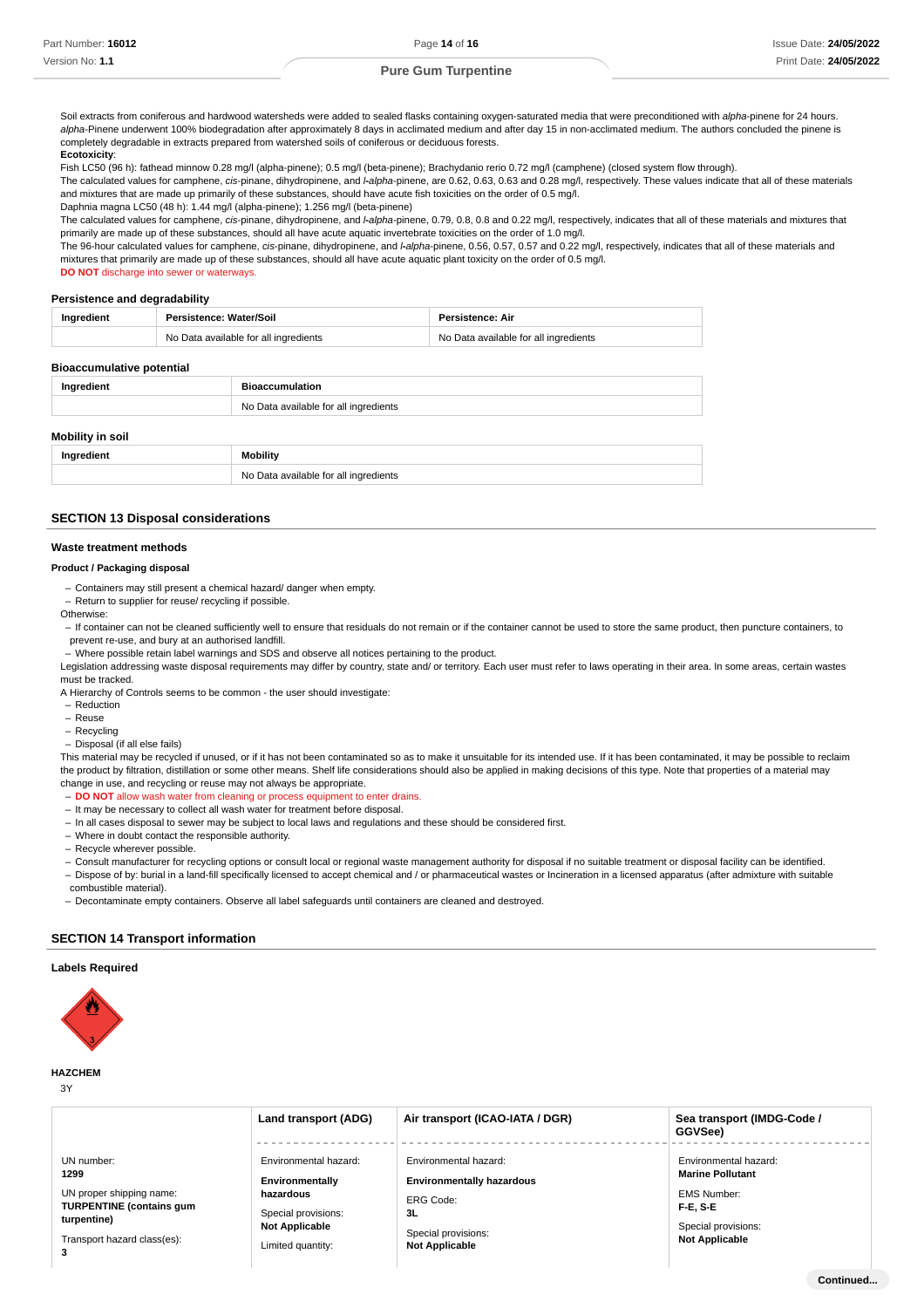| Subrisk:<br><b>Not Applicable</b> | 5L | Cargo Only Packing Instructions:<br>366                               | <b>Limited Quantities:</b><br>5 <sub>L</sub> |
|-----------------------------------|----|-----------------------------------------------------------------------|----------------------------------------------|
| Packing group:<br>Ш               |    | Cargo Only Maximum Qty / Pack:<br>220 L                               |                                              |
|                                   |    | Passenger and Cargo Packing Instructions:<br>355                      |                                              |
|                                   |    | Passenger and Cargo Maximum Qty / Pack:<br>60 L                       |                                              |
|                                   |    | Passenger and Cargo Limited Quantity Packing<br>Instructions:<br>Y344 |                                              |
|                                   |    | Passenger and Cargo Limited Maximum Qty / Pack:<br>10 <sub>L</sub>    |                                              |

## **Transport in bulk in accordance with MARPOL Annex V and the IMSBC Code**

| <b>Product name</b> | Group         |  |
|---------------------|---------------|--|
| gum turpentine      | Not Available |  |

# **Transport in bulk in accordance with the ICG Code**

| <b>Product name</b> | <b>Ship Type</b> |
|---------------------|------------------|
| gum turpentine      | Not Available    |

# **SECTION 15 Regulatory information**

# **Safety, health and environmental regulations / legislation specific for the substance or mixture**

# **gum turpentine is found on the following regulatory lists**

- Australia Hazardous Chemical Information System (HCIS) - Hazardous Chemicals - Australia Standard for the Uniform Scheduling of Medicines and Poisons (SUSMP) -

- Australian Inventory of Industrial Chemicals (AIIC)
- International WHO List of Proposed Occupational Exposure Limit (OEL) Values for Manufactured Nanomaterials (MNMS)

# **National Inventory Status**

Schedule 5

| <b>National Inventory</b>                          | <b>Status</b>                                                                                                                                                                                        |
|----------------------------------------------------|------------------------------------------------------------------------------------------------------------------------------------------------------------------------------------------------------|
| Australia - AIIC / Australia Non-Industrial<br>Use | Yes                                                                                                                                                                                                  |
| Canada - DSL                                       | Yes                                                                                                                                                                                                  |
| Canada - NDSL                                      | No (gum turpentine)                                                                                                                                                                                  |
| China - IECSC                                      | Yes                                                                                                                                                                                                  |
| Europe - EINEC / ELINCS / NLP                      | Yes                                                                                                                                                                                                  |
| Japan - ENCS                                       | Yes                                                                                                                                                                                                  |
| Korea - KECI                                       | Yes                                                                                                                                                                                                  |
| New Zealand - NZIoC                                | Yes                                                                                                                                                                                                  |
| Philippines - PICCS                                | Yes                                                                                                                                                                                                  |
| USA - TSCA                                         | Yes                                                                                                                                                                                                  |
| Taiwan - TCSI                                      | Yes                                                                                                                                                                                                  |
| Mexico - INSQ                                      | Yes                                                                                                                                                                                                  |
| Vietnam - NCI                                      | Yes                                                                                                                                                                                                  |
| Russia - FBEPH                                     | Yes                                                                                                                                                                                                  |
| Legend:                                            | Yes = All CAS declared ingredients are on the inventory<br>No = One or more of the CAS listed ingredients are not on the inventory. These ingredients may be exempt or will require<br>registration. |

# **SECTION 16 Other information**

**: Revision Date** 24/05/2022 **: Initial Date** 25/05/2022

# **Other information**

Classification of the preparation and its individual components has drawn on official and authoritative sources as well as independent review by the Chemwatch Classification committee using available literature references.

The SDS is a Hazard Communication tool and should be used to assist in the Risk Assessment. Many factors determine whether the reported Hazards are Risks in the workplace or other settings. Risks may be determined by reference to Exposures Scenarios. Scale of use, frequency of use and current or available engineering controls must be considered.

#### **Definitions and abbreviations**

PC-TWA: Permissible Concentration-Time Weighted Average

PC-STEL: Permissible Concentration-Short Term Exposure Limit

IARC: International Agency for Research on Cancer ACGIH: American Conference of Governmental Industrial Hygienists

STEL: Short Term Exposure Limit

TEEL: Temporary Emergency Exposure Limit。

IDLH: Immediately Dangerous to Life or Health Concentrations

ES: Exposure Standard